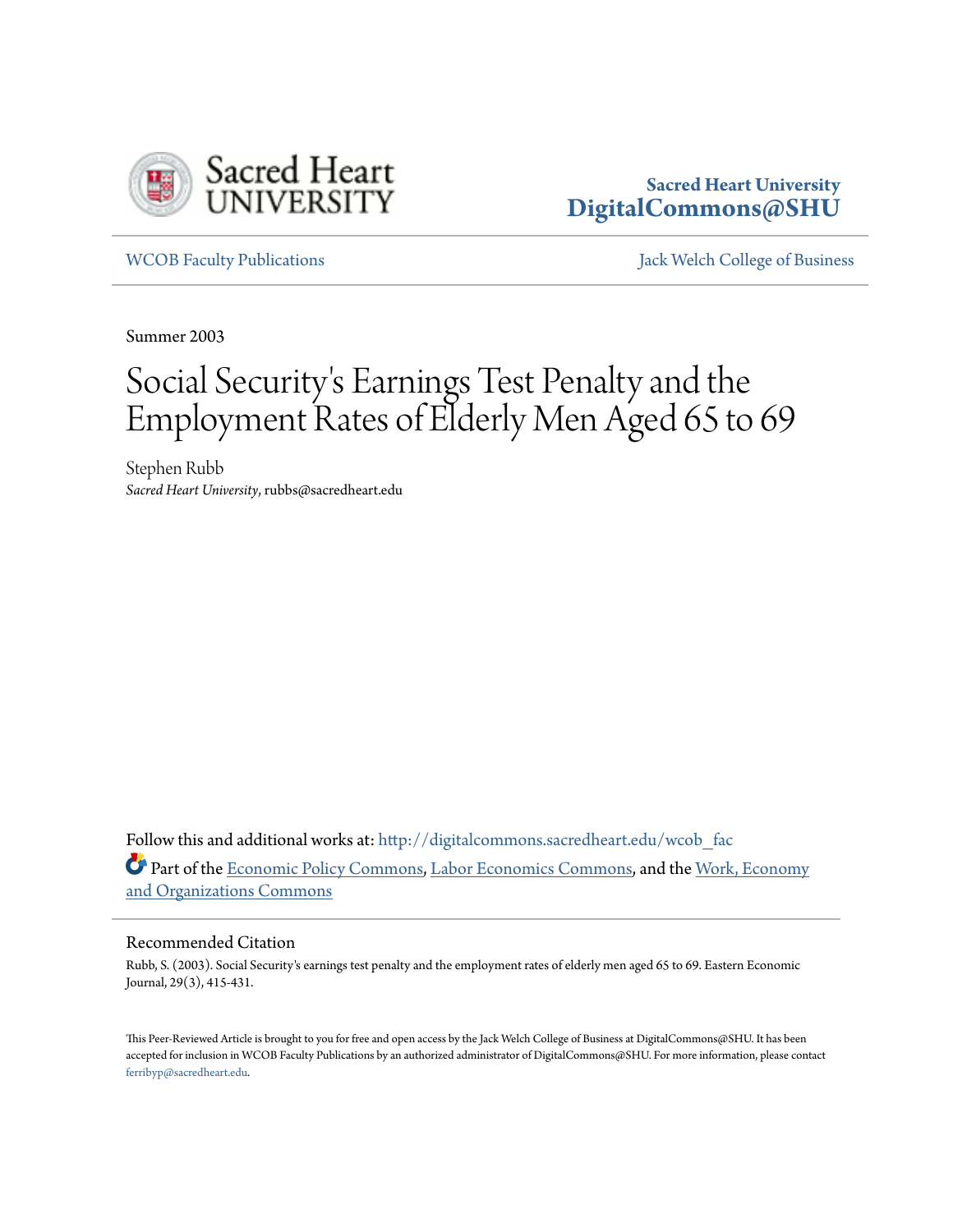# **SOCIAL SECURITY'S EARNINGS TEST PENALTY AND THE EMPLOYMENT RATES OF ELDERLY MEN AGED 65 TO 69**

**Stephen Rubb** *Bentley College*

# **INTRODUCTION**

Social Security provides retirement income to eligible elderly individuals who reach age 62 and apply for benefits. Beyond this age, some recipients continue to work on a full- or part-time basis. The Social Security Administration reduces the annual level of benefits for those recipients who have earnings above a specified amount known as the earnings test threshold. In 1990 the earnings test threshold was \$9,360 for individuals aged 65 to 69. The threshold is adjusted annually to account for wage inflation. In 1989, Social Security's earnings test reduced retirement benefits for 926,000 recipients by over \$5 billion and removed all benefits for some 333,000 individuals [Bondar, 1993]. Effective in 1990, the earnings test penalty for a person aged 65 to 69 was reduced from 50 cents to 33 cents for every dollar earned in excess of the annually adjusted threshold.

According to Friedberg [2000, 48] the labor supply response to the 1990 reduction in the earnings test penalty is an area that is "mostly unexplored." Additionally, the "literature does not address one question of substantial interest, which is whether the elderly will be more likely to work at all as the earnings test is loosened" [Gruber and Orszag, 2000, 10]. The research presented in this paper attempts to fill this void. This is the first known empirical study to focus solely on the impact of the 1990 rule change on the employment decisions of the elderly.<sup>1</sup> By focusing on the 1990 change in law, this paper is able to estimate non-parametric models that compare outcomes of a treatment group with various control groups. With limited exception, the literature (discussed below) concludes that the impact of the earnings test on annual hours of labor supply conditional on employment is small. Yet clear evidence of the impact of the earnings test on behavior can be found among wage earners clustered near the threshold [Leonesio, 1990; 1993; Bondar, 1993; Friedberg, 2000]. It is important for public policymakers to understand the impact of these rule changes on the employment decisions of the elderly because of their tremendous impact on governmental budgetary concerns and on the behavior and well being of the elderly.

This paper begins by describing some of the theoretical expectations of employment and labor supply responses to the 1990 reduction in the earnings test penalty. This is followed by a review of the previous literature and an examination of the

*Eastern Economic Journal,* Vol. 29, No. 3, Summer 2003

**Stephen Rubb:** Department of Economics, Bentley College, Waltham, MA 02452-4705. E-mail: srubb@bentley.edu.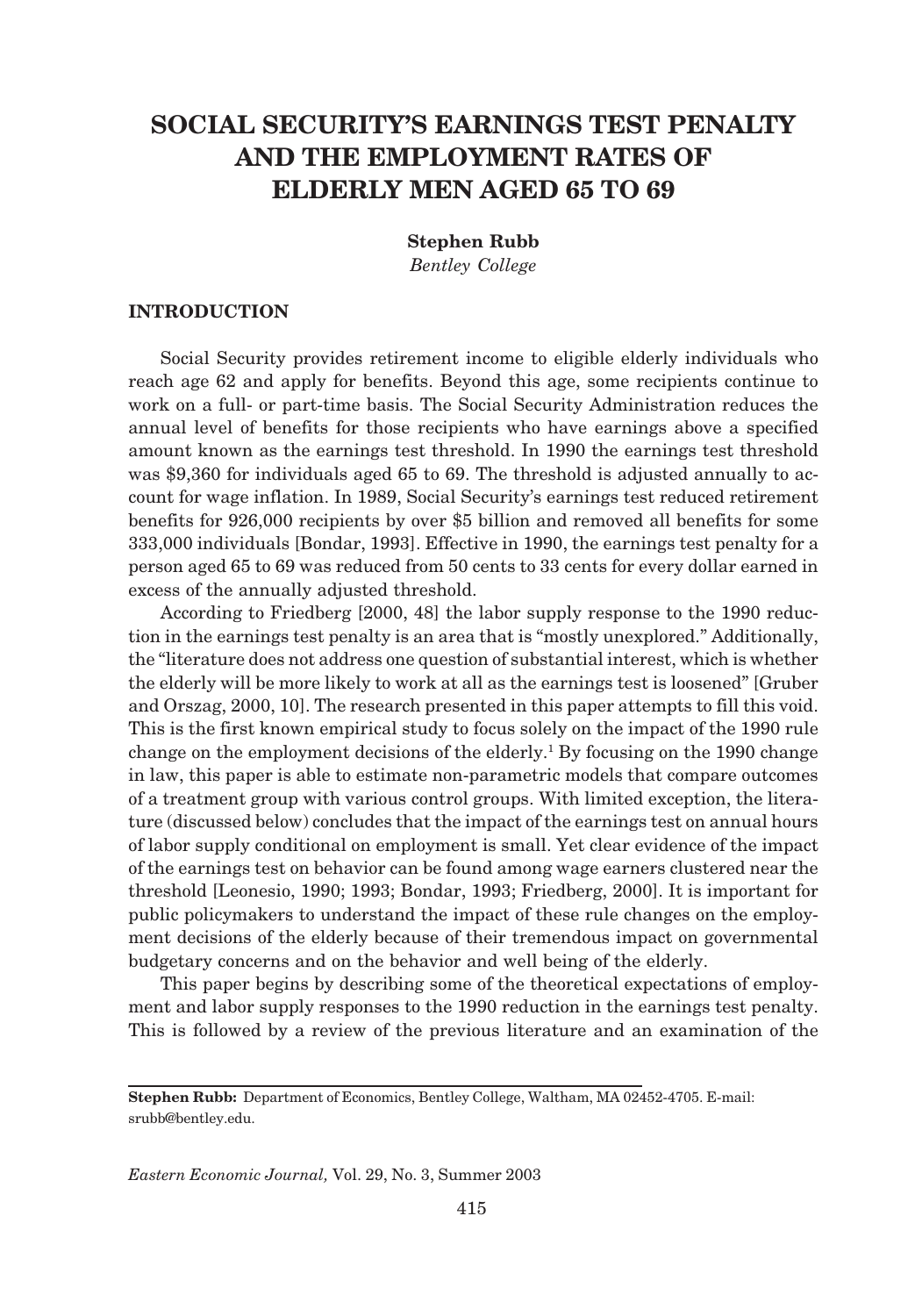long-term decline in labor force participation rates of elderly men aged 65 to 69. A graphical analysis and an unadjusted difference-in-differences table with various control groups are also presented. Finally, empirical models are used to examine the impact of the rule change on the employment decision and annual hours worked.

## **THEORETICAL EXPECTATIONS**

The theoretical expectations of a reduction in the earnings test penalty are multifaceted. Two areas are worth examining. First, the earnings test may impact the number of hours of labor supplied, conditional on employment. The theoretical impact on hours worked is complex and ambiguous due to offsetting substitution and income effects. Second, economic theory suggests that lowering the earnings test penalty should lead to an increase in employment rates among the elderly through a substitution effect. The substitution effect will be particularly responsive if a significant hours-constraint on workers exists.

The earnings test results in a kinked budget constraint. A lower earnings test penalty results in a net marginal wage rate<sup>2</sup> increase only for those with earnings above the threshold who collect Social Security benefits. Among those who work, two groups may not be directly affected by the rule change at all. The first group is individuals whose "likely earnings" (earnings that would have occurred with the previous 50 percent earnings test penalty) are below the threshold. Over 65 percent of working beneficiaries during the survey years (1984-1993) do not have benefits that are directly impacted by the earnings test because their earnings are below the threshold.3 The labor supply decision will be indirectly impacted if employees choose a wage-hours package so that earnings are kept below the threshold. The second group is individuals whose likely earnings exceed the threshold by three times the amount of potential Social Security benefits; the earnings test penalty of 33 percent (or 50 percent) make them ineligible for benefits. Individuals with likely earnings either below or substantially above the threshold experience no change in Social Security benefits or net marginal wage rates.

Between these two extremes lies the complexity of determining the theoretical impact of the 1990 rule change on annual hours of work conditional on employment. Individuals with likely earnings at (or just above) the threshold may be directly influenced by the reduction in the earnings test penalty. At this level of earnings the income effect will not be realized. Net marginal wage rates, however, increase by 33 percent. The substitution effect predicts that in the absence of an hours constraint these individuals will work additional hours. The opposite occurs for individuals whose likely earnings exceed the threshold by two to three times the amount of their potential Social Security benefits. Such individuals would receive no benefits with a 50 percent earnings test penalty, but are eligible to receive some (albeit reduced) benefits with a 33 percent earnings test penalty. Ironically, now that the individuals collects Social Security benefits, net marginal wage rates are reduced. Both the income and substitution effects predict a decline in annual hours of labor supplied. In summary, the theoretical expectation of the impact of a reduction in the earnings test penalty on hours worked among those with earnings above the threshold is ambiguous.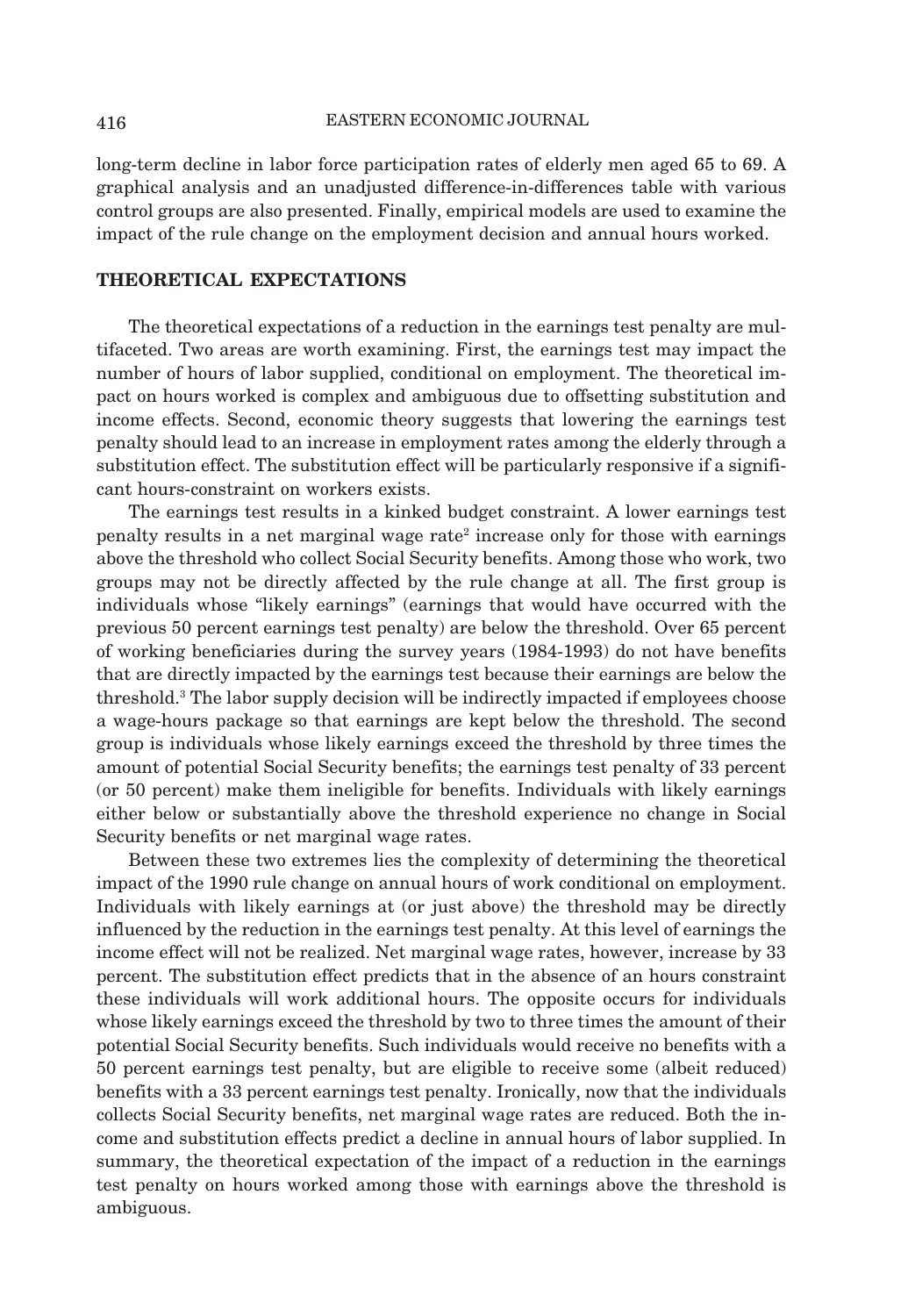In analyzing the employment decision of 65- to 69-year olds, it is important to note the following. No income effect exists if the beneficiary chooses not to work. The substitution effect indicates that higher net average wage rates should encourage employment particularly if workers have hours constrained by a minimum hours requirement or there are an insufficient number of acceptable part time jobs.<sup>4</sup> Reducing the earnings test penalty may induce people to accept such employment that would presumably push earnings above the threshold. Given these constraints, labor supply theory predicts an unambiguous increase in the number of employed workers, *ceteris paribus*. However, the impact of the 1990 rule change on net average wage rates may be small because it only impacts earnings in excess of the threshold. Furthermore, the marginal wage rate for the first hour of labor supplied as an individual enters the labor market remains unchanged.

## **PREVIOUS LITERATURE AND EMPLOYMENT TRENDS**

Blinder, Gordon, and Wise [1980; 1981] note that many of Social Security's other provisions, such as the delayed retirement credit (see Appendix) and benefit adjustment through increases in average lifetime earnings (and contributions) combined with the earnings test, may actually encourage work. In a similar vein, Gustman and Steinmeier [1991] run labor simulations involving the earnings test penalty and other Social Security provisions and find the earnings test to be unimportant for 65 to 69-year olds. In some respects, these findings mask the impact of the earnings test with other Social Security provisions.

The number of older males with earnings above the threshold is relatively small and declining. Some authors [Burtless and Moffitt, 1984; Burtless and Moffitt, 1985; Packard, 1990; Honig and Reimers, 1989] suggest that this low number indicates that changes in the earnings test penalty will only impact a few people; thus the aggregate labor supply effect of changes in the earnings test will be small. Packard predicts that "at least 80 percent, and perhaps more than 90 percent, of ... persons age 65 to 69 will not change their level of work effort if the earnings test is eliminated (as was done in 2000 for individuals age 65 to 69)" [1990, 2]. A counter interpretation of the same low number suggests that the reason the number is low is that those affected could be endogenous to the mere existence of the earnings test penalty.

Reimers and Honig [1993; 1996] examine how retirees respond to changes in future benefits in a model that examines workforce re-entry in the 1970s. Their primary finding is that men respond to current benefits rather than adjustments to future benefits (see discussion on the delayed retirement credit in the Appendix). With respect to the research of this paper, they find that a 10-percent increase in the earnings test threshold increases the likelihood of re-entry into the work force by 20 percent. They conclude "that the budget constraint is discontinuous, due to either fixed costs of participation or scarcity of acceptable part-time jobs" [Reimers and Honig, 1993, 201].

Gruber and Orszag claim that the earnings test exerts "no robust influence on the labor supply decisions of men" [2000]. To partially support this claim, their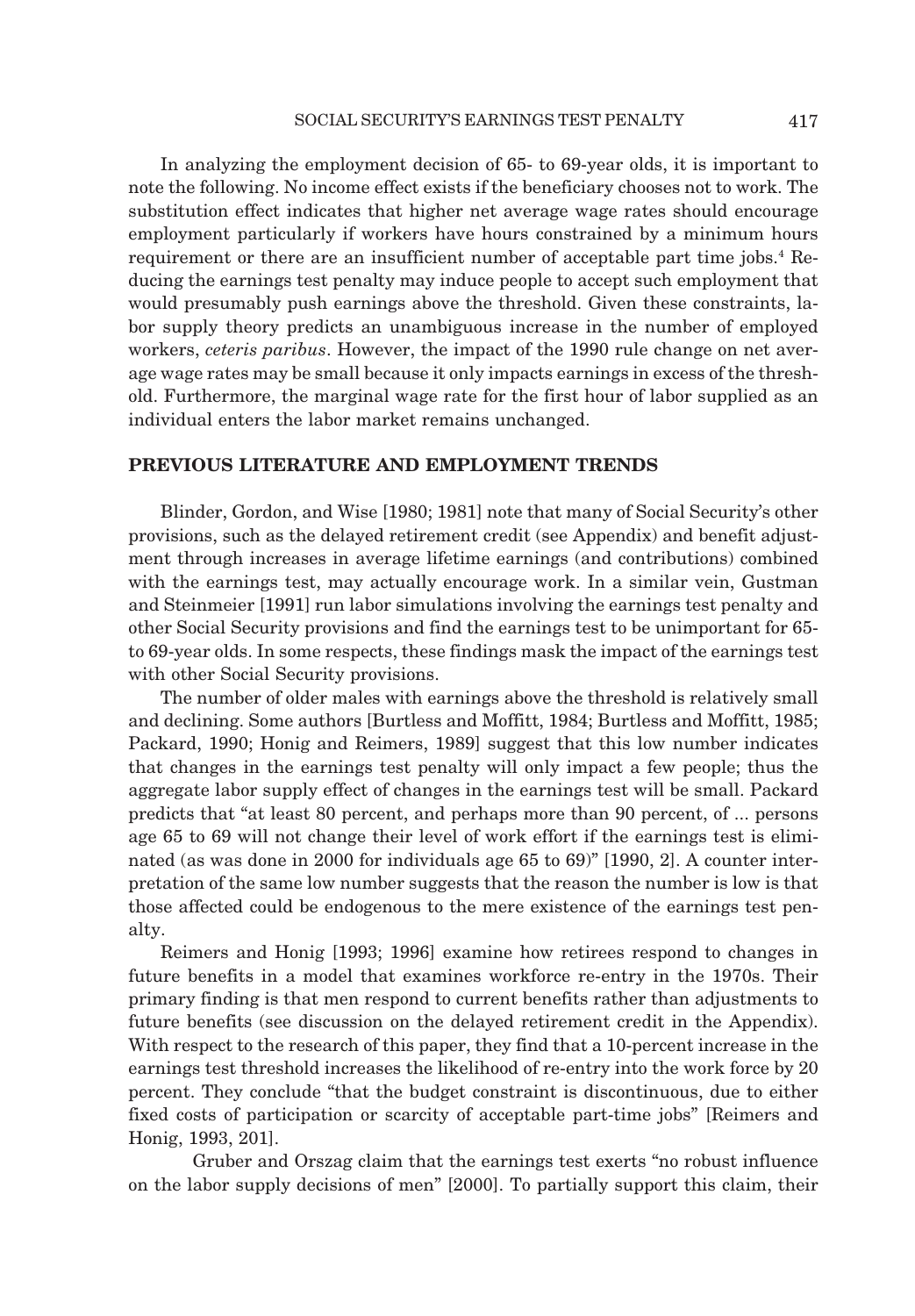analysis includes a graphical comparison between individuals aged 66 to 69 and those aged 63 to 64. Their graphs indeed fail to capture any noticeable difference in the employment rates between the two groups after the 1990 rule change. Their econometric models capture changes in the earnings test threshold, exemption age, and penalty rate that occurred over a twenty-five year period for a broad range of age/year groupings (not just 65- to 69-year olds) on a yearly basis at the macro level. One of their dependent variables is the employment rate within each of the 338 age/ year groupings.

With regard to research presented in this paper, Gruber and Orszag's independent variable of interest is "tax rate change" (earnings test penalty change). Two earnings test tax rates exist. Groups of 66- to 69-year olds in the 1990s have a 33 percent tax rate. Groups of 63-to 64-year olds, individuals aged 71 prior to 1983, and elderly aged 66 to 69 prior to 1990 have a 50 percent tax rate.<sup>5</sup> Also included are several groups exempt from the earnings test or not eligible for Social Security. This includes groups of 59- to 61-year olds (not eligible for Social Security), 73- to 75-year olds (exempt), and 71-year olds since 1983 (exempt). Using this larger context, they conclude that the impact of changes in the earnings test penalty on employment, if any exists, will be small.

Gruber and Orszag find changes in the earnings test (threshold, exemption age, and penalty rate) to have a relatively strong impact on a dependent variable measuring the percentage of individuals in each group who collect benefits. The theoretical expectations are straightforward. The existence of the earnings test results in some beneficiaries with high earnings becoming ineligible to collect benefits, thus a negative relationship is predicted (and found). A higher threshold increases the number of working beneficiaries with earnings low enough to be eligible to collect benefits, thus a positive relationship is predicted (and found). A higher earnings test penalty lowers the number of individuals eligible to collect benefits. For example, an individual with earnings that exceed the threshold by 2.5 times his (potential) Social Security benefits will be able to collect some benefits under a 33 percent penalty, but none under a 50 percent penalty. Gruber and Orszag find changes in the penalty to have a negative but statistically insignificant impact on the rate of individuals claiming benefits.

Friedberg notes "the working elderly bunch in substantial numbers at and just below" the threshold and strongly argues that this "cast(s) doubts on earlier findings that the earnings test has little impact on behavior" [2000, 48]. One perplexing finding is that the amount of bunching near the threshold after the 1990 rule change (which she examines graphically) does not fall. Friedberg's econometric analysis examines the impact of the 25 percent increase in the threshold for individuals aged 65 to 71 in 1978 and of the removal of the earnings test penalty for individuals aged 70 and 71 in 1983 on aggregate hours. Individuals ages 62, 65, 70, and 72 are not included in the study for technical reasons. Using estimates of the income and substitution elasticities, Friedburg calculates that eliminating the earnings test will increase aggregate hours by 5.3 percent among individuals aged 65 to 69. The framework used by Friedburg does not allow for an examination of the employment decision.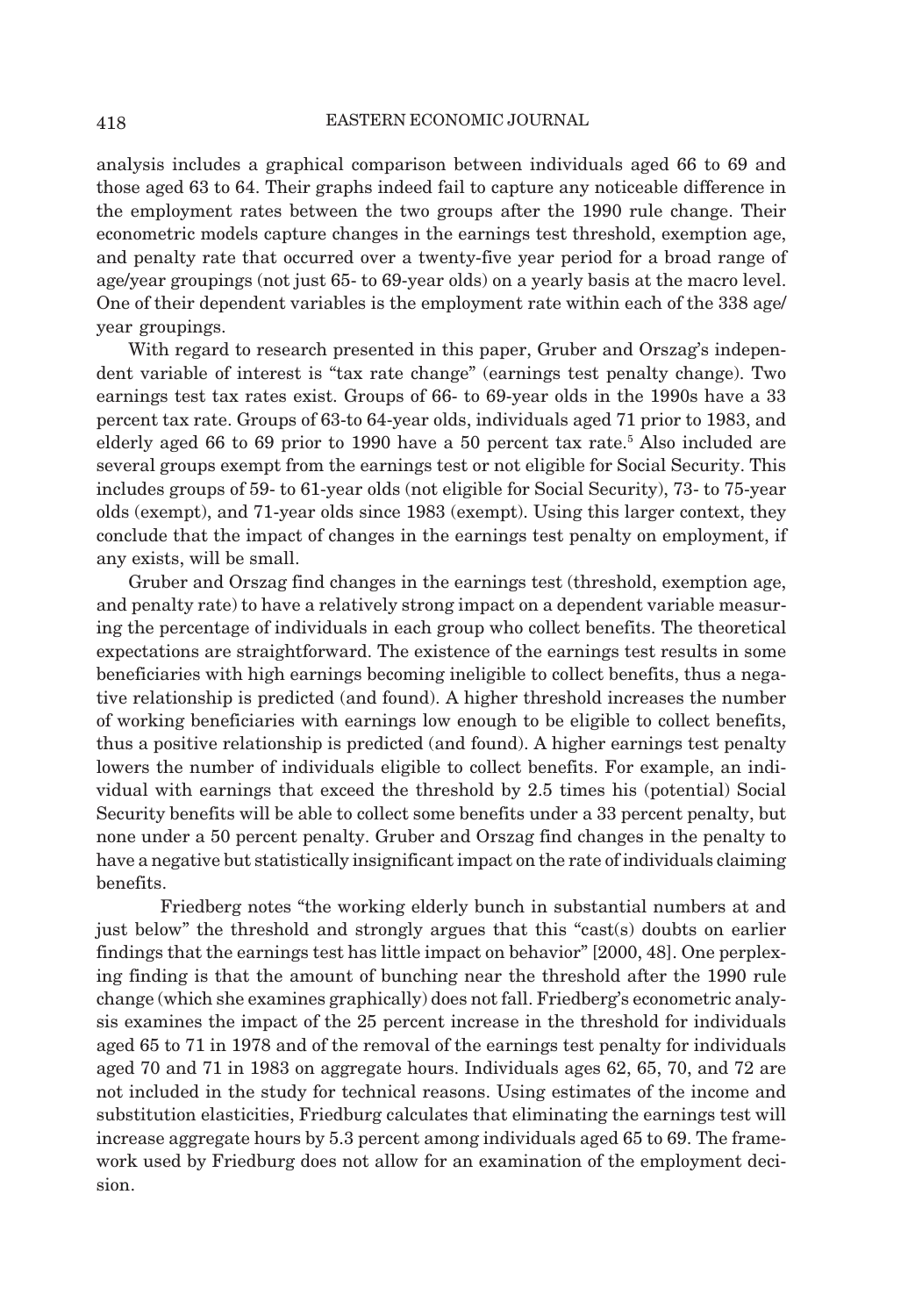

Source: U.S. Bureau of Labor Statistics, Employment and Earnings.

Figure 1 shows the annual average civilian labor force participation rates of men aged 65 to 69 in the United States from 1957 to 1996.<sup>6</sup> Rates fell from over 50 percent in 1958 to below 25 percent in 1984. In fact, rates had been falling for 50 years prior to the introduction of Social Security in the 1930s. Despite the observed decline, the impact of the earnings test penalty on labor force participation is uncertain. The decline could be due to increases in the real value of Social Security benefits and other retirement incomes, not the earnings test penalty. The data also suggests that the labor force participation rates have been edging slightly upward since the late 1980s [Herz, 1995].

An ordinary least squares regression is used to determine the impact of time trends, unemployment rates, and a time shift variable on participation rates. The functional form of the model is the following:

$$
LFPR_{t} = \alpha + \beta (TIME_{t}) + \gamma (UR_{t}) + \rho (D_{t}) + \varepsilon
$$

*LFPR* is the labor force participation rate in year t. *TIME* is a time trend variable (where  $TIME = 1$  in 1957). *UR* is a variable representing the state of the economy as indicated by the national unemployment rate. *D* is a dummy variable that takes on the value of one for the years 1990 and beyond. The expected sign of  $\beta$  is negative due to the long-term trend of declining labor force participation rates of elderly men. The expected sign of  $\gamma$  is negative because higher unemployment rates generally lead to lower participation rates through a discouragement effect. The sign of  $\rho$  should be positive if there is a reversal in the downward trend since 1990.

The results of the regression are as follows: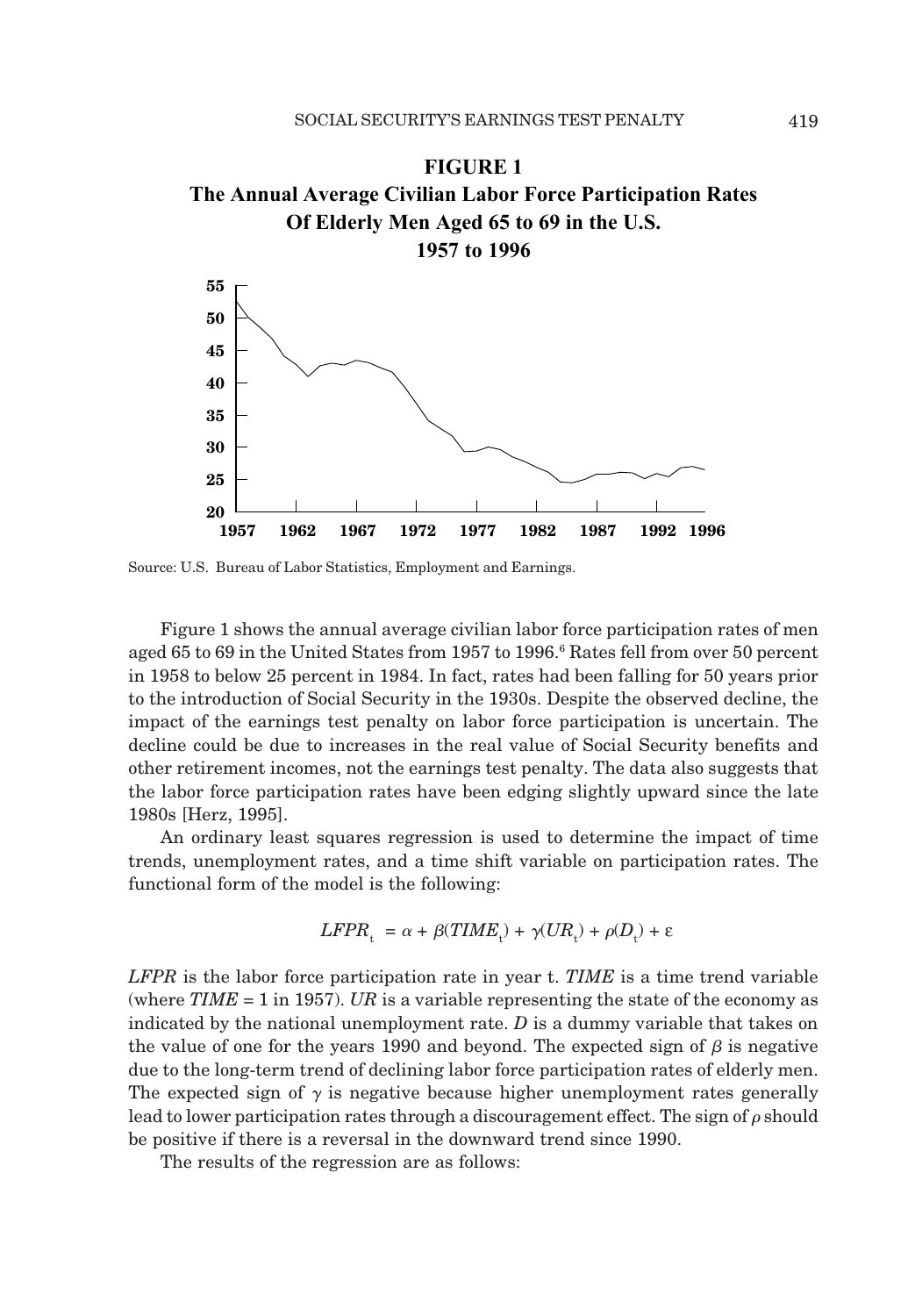#### 420 EASTERN ECONOMIC JOURNAL

$$
LFPR_t = 55.2 - 0.77(TIME_t) - 1.07(UR_t) + 6.20(D_t)
$$
  
20.7 4.7 6.0

The *t*-statistics are in italics. The adjusted R-squared is .96. The F-statistic is 290.4 and significant at the .01 level. The findings suggest that a higher unemployment rate does moderately depress the labor force participation rates of older men and that the decline has reversed significantly since 1990. A possible explanation of the reversal could be the 1990 change in the earnings test penalty. However, the increase in participation rates since 1990 can possibly be explained by other variables such as improved labor market conditions following the end of the recession in early 1991, changes in the educational attainment levels of the elderly, and changes in private pensions.

#### **EMPIRICAL STRATEGY**

The data used in this study came from the annual demographic supplements of the March 1985 to the March 1994 *Current Population Surveys* (CPS). The CPS public use data set contains considerable micro level data. I chose 1984 to 1993 to avoid implications of changing policies regarding the taxation of Social Security benefits. Prior to 1984, Social Security benefits were not taxed. Between 1984 and 1993 up to 50 percent of one's Social Security benefits were considered taxable income. Since then, up to 80 percent of an individual's Social Security benefits are considered taxable income. CPS data reflects an individual's age during March of the following year. As is noted in Gruber and Orszag [2000], this leads to ambiguity about the individual's actual age during the year in question. Accordingly, I take a conservative approach and include only individuals aged 66 to 69.

Women and minority males are excluded. As pointed out by Bondar [1993], women accounted for less than one-third of 65- to 69-year olds directly affected by the earnings test. Additionally, women of this generation observed significantly lower average hourly wage rates than men. As a result, fewer women are impacted by the mere presence of the earnings test. Likewise, minority males are excluded because the lower wages of this cohort tends to complicate the analysis. According to wage estimates from the survey, the average minority male could work 50 percent more hours per year than the average non-Hispanic white male before the earnings test would come into play. A small number of individuals who received a federal or state government pension and did not receive any Social Security benefits are believed to be ineligible for Social Security and excluded from the analysis. Lastly, the sample excludes individuals with negative personal and family non-labor incomes in order to compute the natural logs of these variables plus one. After these exclusions, the sample consists of 17,572 non-Hispanic, white males, aged 66 to 69, who were likely eligible for Social Security benefits (34,653 males aged 63 to 72).

Probit models of the employment behavior of 66- to 69-year-old white men are estimated with a dependent variable of one or zero based on whether an individual worked or not during a given year. The models take the functional form: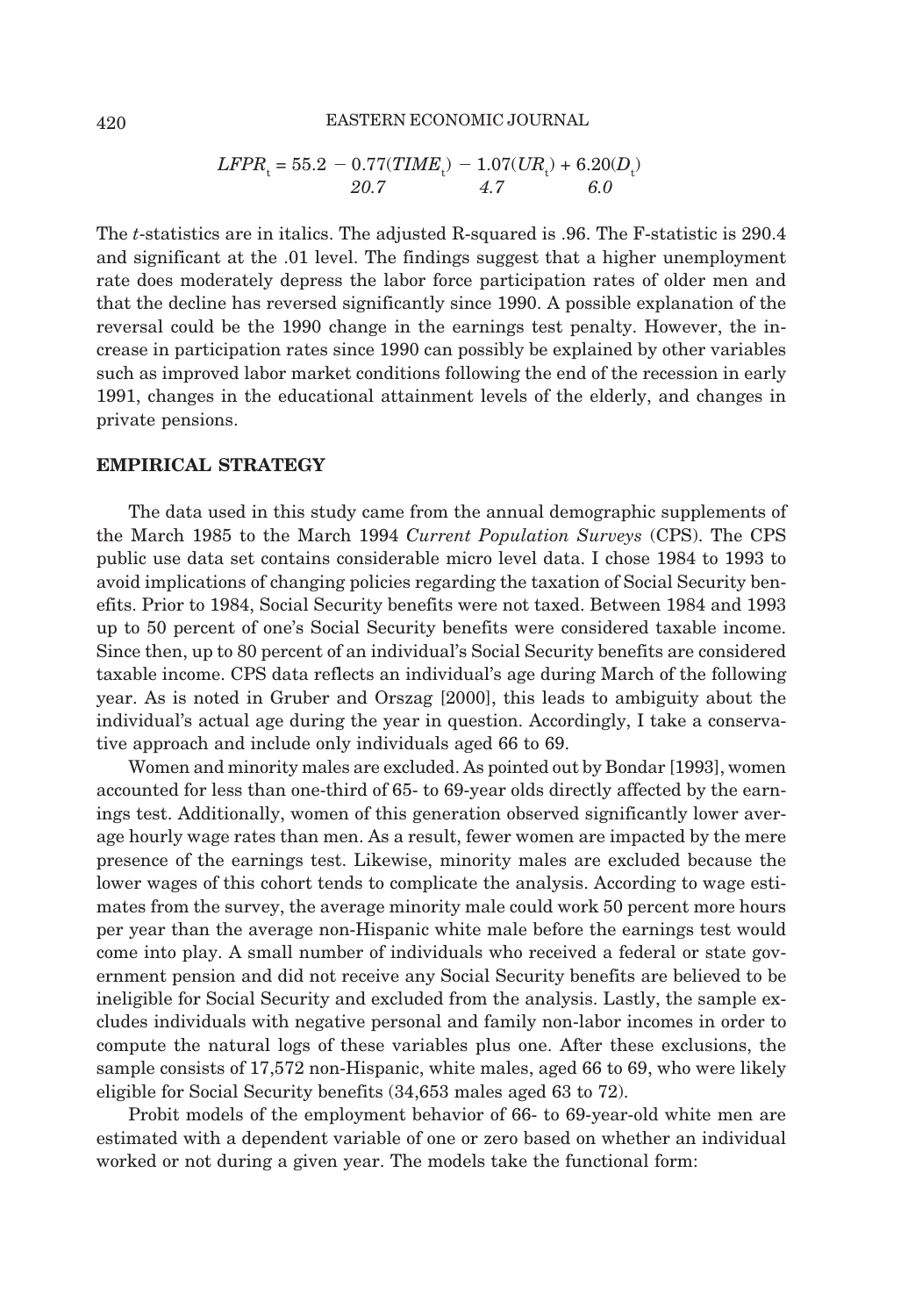|                   | <u>Mean Values for Age</u> |       |       |                                                          |
|-------------------|----------------------------|-------|-------|----------------------------------------------------------|
| <b>Variables</b>  | 66-69                      | 63-64 | 71-72 | <b>Description of Variables</b>                          |
| AGE               | 5.45                       | 1.50  | 9.48  | own age minus 62                                         |
| ED <sub>8</sub>   | 0.19                       | 0.16  | 0.22  | 1 if educational attainment through grade 8              |
| ED <sub>11</sub>  | 0.15                       | 0.15  | 0.16  | 1 if educational attainment grade 9 through 11           |
| ED <sub>13</sub>  | 0.14                       | 0.15  | 0.14  | 1 if educational attainment includes some college        |
| ED <sub>16</sub>  | 0.09                       | 0.11  | 0.09  | 1 if educational attainment is 4 years of college        |
| ED <sub>17</sub>  | 0.08                       | 0.09  | 0.07  | 1 if educational attainment is 5+ years of college       |
| <b>MARRIED</b>    | 0.82                       | 0.83  | 0.81  | 1 if married with spouse present                         |
| <b>METRO</b>      | 0.49                       | 0.50  | 0.49  | 1 if residence in a SMSA                                 |
| $LN-FY$           | 7.32                       | 7.10  | 7.27  | other family income; excludes own earnings & SS benefits |
| $LN-PY$           | 7.24                       | 6.80  | 7.29  | other personal income, excludes own earnings & benefits  |
| <b>STATEUER</b>   | 6.34                       | 6.44  | 6.38  | annual state unemployment rate                           |
| WAGE              | 2.02                       | 2.17  | 1.94  | imputed of hourly wage rate (natural log)                |
| YEAR              | 5.41                       | 5.34  | 5.55  | time trend variable $(1984=1)$                           |
| $A66 - 9$         | 1.00                       | 0.00  | 0.00  | 1 if age 66 to 69                                        |
| $Y90 - 3*AG6 - 9$ | 0.39                       | 0.00  | 0.00  | 1 if year is 1990 to 1993 and aged 66 to 69              |
| $Y90-3$           | 0.39                       | 0.38  | 0.41  | 1 if year is 1990 to 1993                                |

# **TABLE 1 Description of Variables**

Wage and incomes in 1983 dollars. Natural log of income plus one is used. Wage estimate based on model including 63 to 72 year olds. Individuals with negative incomes excluded in all models.

$$
Pr(W)_{it} = \alpha + \beta \mathbf{X}_{it} + \gamma Y 90 - 93_{it} + \beta Y E A R_{it} + \varepsilon.
$$

*Pr(W)* reflects the probability of work. **X** is a vector of independent variables described in Table 1 and discussed below. A time trend variable, *YEAR*, is included to capture the potential downward trend in employment rates. The dummy variable *Y90~93* equals one if the year is between 1990 and 1993. The impact of the 1990 rule change is expected to be captured with this variable. These single difference models test for a shift in levels of employment while maintaining the same secular time trend.

The independent variables include one's expected wage rate (*WAGE*, see Appendix) with an expected positive sign since a higher market wage should increase the likelihood that the market wage will exceed the reservation wage. Higher non-wage income (*LN~PY, LN~FY*) should result in a higher demand for leisure if leisure is a normal good. *LN~FY* will be positive if income of a spouse is complementary to personal income. Wage and income variables are expressed in logarithmic form to improve the fit of the models and to avoid the impact of outliers. Educational attainment is believed to be a negative predictor of employment when wages are included and a useful substitute for wages when wages are not included. As such all models include five educational variables (*ED8, ED11, E13, ED16, ED17*), with each representing a different meaningful level of schooling. Annual state unemployment rates (*STATEUER*) should be negatively related to the probability of working through a discouragement effect. Marital status (*MARRIED*, being married) could be negatively related to the probability of working if the presence of a spouse indicates a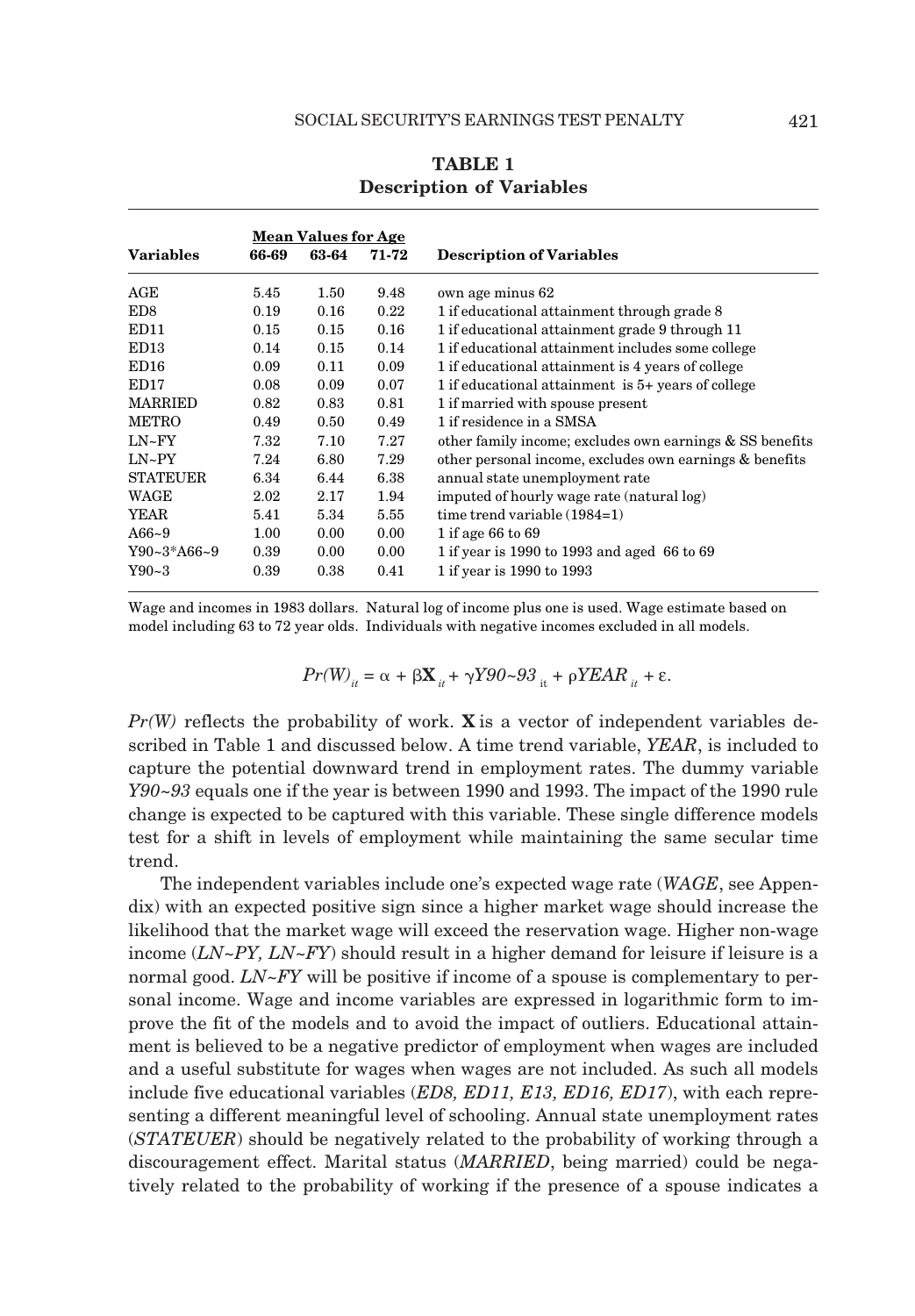#### 422 EASTERN ECONOMIC JOURNAL

greater demand for leisure. Employment patterns tend to vary by geographic region. Thus the models include five regional dummy variables (not shown) and a variable indicating if an individual lives in a metropolitan area (*METRO*).

The possibility remains that unexplored factors outside the models are the primary cause of any observed change in the employment rates of elderly men aged 66 to 69. This includes, but is not limited to, improved health of the elderly, increased wealth of the general population, and changes in private pensions. To explore this hypothesis, difference-in-differences models are examined. That is to say, individuals aged 66 to 69 in the test group are pooled with individuals slightly younger (aged 63 and 64) and slightly older (aged 71 and 72) in various control groups. The models take the form:

*Pr*(W)<sub>*it*</sub> = *a* + β $X_i$  + γY90~93 <sub>*it*</sub> + ηA66~69<sub>it</sub> + δY90~93<sub>it</sub> \*A66~69<sub>it</sub> + ρYEAR <sub>it</sub> + ε

*A66~69* indicates the individual is aged 66 to 69 and *Y90~93\*A66~69* indicates an individual aged 66 to 69 from 1990 to 1993. If factors outside the models cause the increase in employment rates of those in the test group, it is likely that they cause a similar increase in the employment rates of the control group, both of which would impact  $\gamma$ . On the other hand,  $\delta$  is believed to capture any unique impact the rule change has on the test group. An F test (the Chow Test) does not reject the hypothesis of no structural differences prior to 1990 between the two groups at the .01 level for both this model and the Tobit model (described next) when an imputed wage is included and the combined control group is used (63-, 64-, 71- and 72-year-olds).7 The Chow test rejects the hypothesis when no wage term is included or when smaller control groups are used.

Tobit models capture the impact of the rule change on annual hours. The Tobit models have the identical specification as the Probit models but capture annual hours worked. By design, aggregate hours are not conditional on work because excluding individuals who do not work would induce sample selection bias in the estimates as is noted in Gruber and Orszag [2000]. The Tobit models are believed to be an appropriate specification of the annual hours estimates due to the censored nature of the data (roughly two thirds of the sample does not work).

All models are run twice, once with and once without an imputed wage variable to test for the strength of the wage estimates. Since the expected wage rate is a strong predictor of employment and aggregate hours worked, models that include the imputed wage variable are believed to be the appropriate specification. Lastly, the control group of individuals aged 63, 64, 71 and 72 is subdivided to check for the robustness of the findings. In total three control groups are used. Results for all models are given, but the discussion that follows focuses mainly on the models that include the imputed wage term and individuals aged 63, 64, 71 and 72 as the control group.

#### **EMPIRICAL RESULTS**

The data set is first used to estimate employment rates of individuals aged 66 to 69, 63 to 64, 71 to 72, and 63, 64, 71 and 72 included in the sample. Table 2 shows the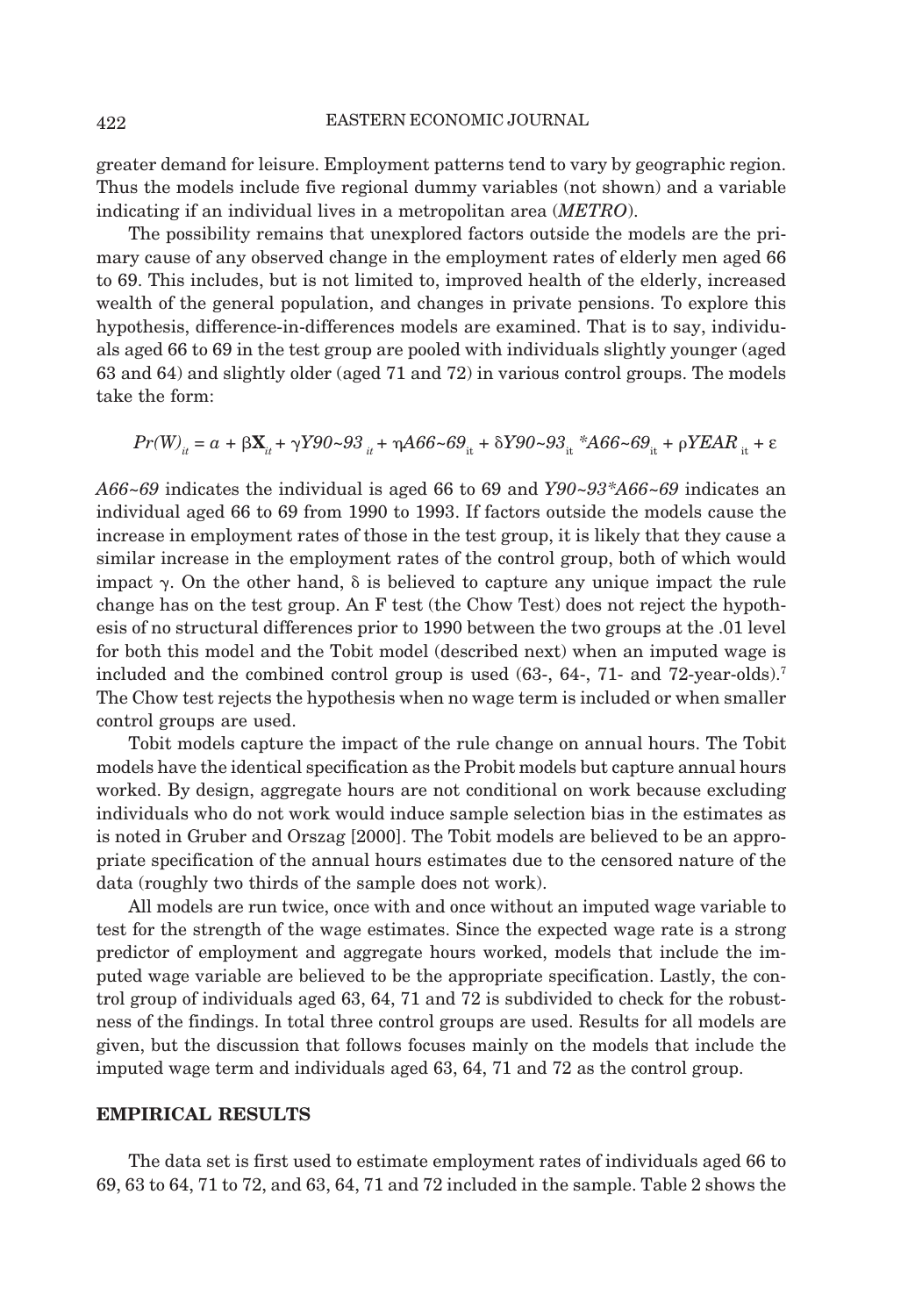| Age                         | 1984 to 1989 | 1990 to 1993 | Difference in<br><b>Differences</b> |  |
|-----------------------------|--------------|--------------|-------------------------------------|--|
| 66 to 69                    | .336         | .342         | .007                                |  |
| Observations                | 10,774       | 6,798        | 17,572                              |  |
| <b>Standard Error</b>       | (.472)       | (.474)       | (.473)                              |  |
| 63, 64, 71, 72 <sup>a</sup> | .418         | .409         | $-.009$                             |  |
| Observations                | 10,417       | 6,664        | 17,081                              |  |
| <b>Standard Error</b>       | (.491)       | (.487)       | (.480)                              |  |
| Difference (with 66-69)     | $-.083$      | $-.067$      | .016                                |  |
| 63 to 64                    | .549         | .533         | 2.016                               |  |
| Observations                | 5,954        | 3,600        | 9,554                               |  |
| Standard Error              | (.498)       | (.499)       | (.498)                              |  |
| Difference (with 66-69)     | $-.213$      | 2.191        | .022                                |  |
| 71 to 72                    | .214         | .215         | .001                                |  |
| Observations                | 4,463        | 3,064        | 7,527                               |  |
| Standard Error              | (.410)       | (.411)       | (.410)                              |  |
| Difference (with 66-69)     | .122         | .127         | .006                                |  |

# **TABLE 2 Average Employment Rates for Select Age Groups (in sample)**

a. Weighted average based on 61- percent 62- to 63-year-olds and 39 percent 71 and 72 year olds, as observed in total sample.

average employment rates for the various age groups from 1984 to 1989 and from 1990 to 1993. The 0.7 percentage point increase in the employment rate of 66 to 69 year olds is consistent with the recent rise in labor force participation described above. Such a finding is also consistent with theoretical expectations based on the substitution effect. This compares to a 0.9 percentage-point decline in the combined employment rate of 63-, 64-, 71-, and 72-year-olds, a 1.6 percentage-point difference in the unadjusted differences. In a similar vein, Figure 2 and Figure 3 graph the annual average employment rates for each age group from 1984 to 1993. The graphs do not show any clear trend.

Table 3 and Table 4 present the findings of the eight Probit models and eight Tobit models, respectively. All models are found to be statistically significant at the .01 level. Most coefficients, including five regional dummy variables not shown, are found to be statistically significant at the .01 level. Each table shows the marginal effects of the respective variables. The marginal effects are calculated by multiplying the coefficients by the mean probability of employment in the sample.

The marginal effect for the time shift dummy, *Y90~93*, is .030 and is statistically significant at the .05 level when excluding a control group. This suggests a 3.0 percentage-point increase in the employment rate of elderly white men since 1990. This finding is consistent with the substitution effect, but may not reflect an increase in the probability of employment unique to the test group. The positive coefficients for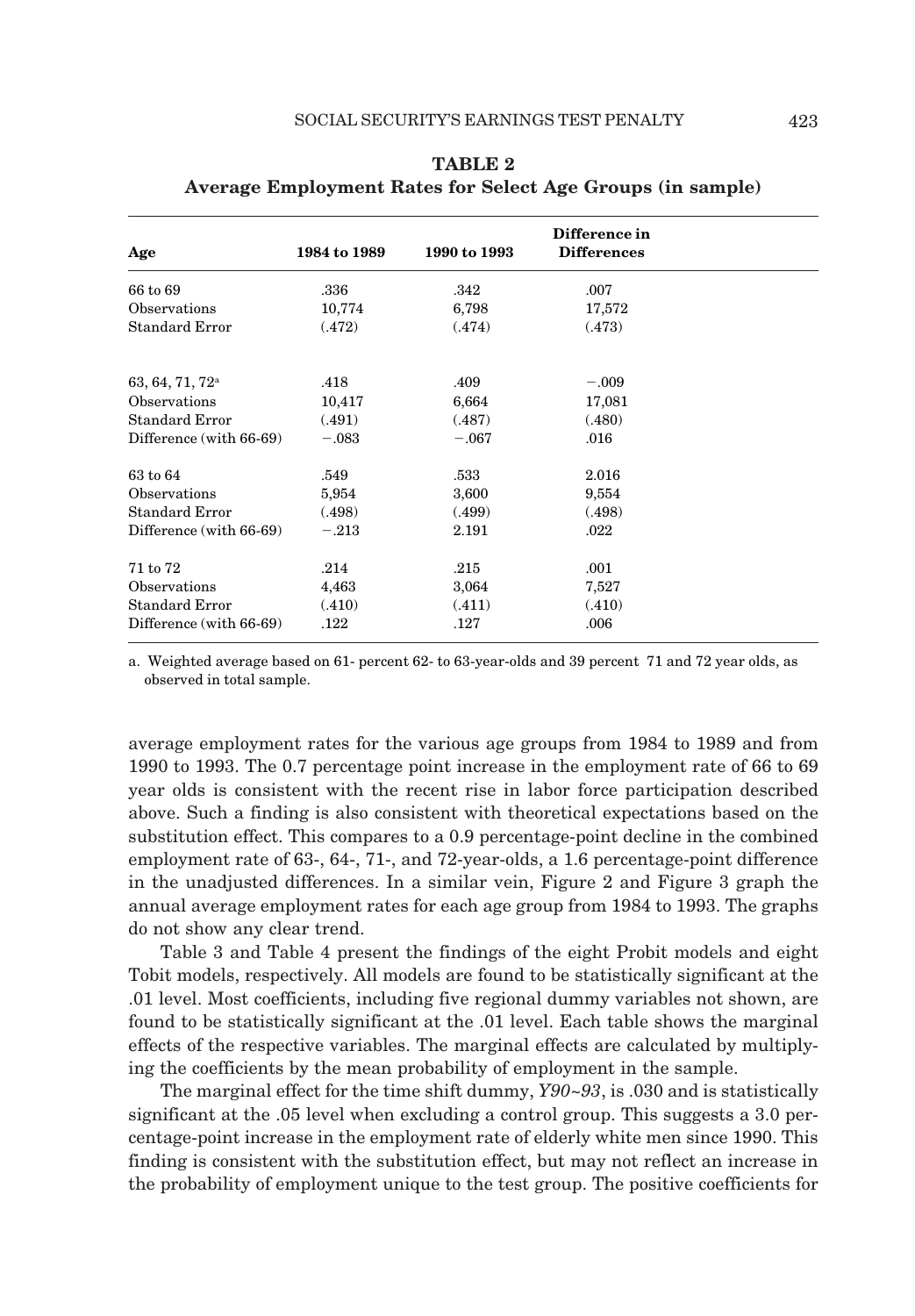**FIGURE 2 Annual Average Employment Rates for Select Age Groups by Year (in sample)**









\* Weighted average based on 61 percent 62 to 63 year olds & 39 percent 71 and 72 year olds.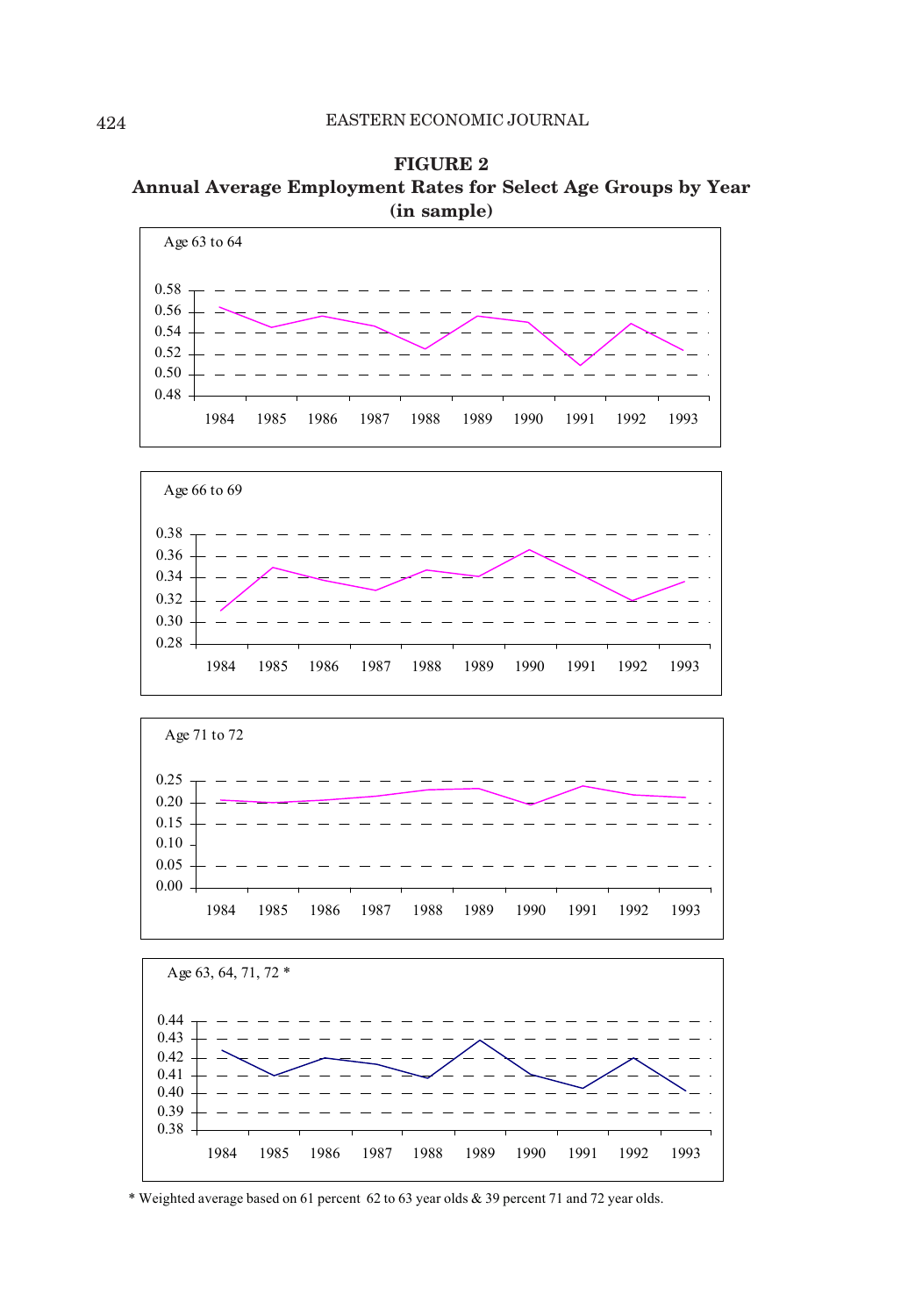|                     |          | Age 66 to 69 &<br><b>No Control Group</b> |          | <b>Control Group Age</b><br>63, 64, 71 & 72 |                          | <b>Control Group</b><br>Age 63 & 64 |              | <b>Control Group</b><br>Age 71 & 72 |  |
|---------------------|----------|-------------------------------------------|----------|---------------------------------------------|--------------------------|-------------------------------------|--------------|-------------------------------------|--|
| <b>Variables</b>    | No wage  | Wage                                      | No wage  | Wage                                        | No wage                  | Wage                                | No wage Wage |                                     |  |
| $\mathbf C$         | .270     | $-2.157$                                  | .369     | $-2.851$                                    | .428                     | $-3.289$                            | .231         | $-1.854$                            |  |
|                     | (9.9)    | (28.2)                                    | (20.8)   | (48.8)                                      | (19.3)                   | (48.0)                              | (7.6)        | (27.0)                              |  |
| AGE                 | $-.032$  | .006                                      | $-.039$  | $-.008$                                     | $-.042$                  | .007                                | $-.028$      | $-.001$                             |  |
|                     | (10.6)   | (1.7)                                     | (42.1)   | (7.6)                                       | (11.9)                   | (1.9)                               | (10.9)       | (0.3)                               |  |
| ED8                 | $-.092$  | .170                                      | $-.118$  | .238                                        | $-.136$                  | .273                                | $-.082$      | .139                                |  |
|                     | (9.0)    | (13.2)                                    | (14.7)   | (23.3)                                      | (13.6)                   | (21.9)                              | (10.6)       | (13.7)                              |  |
| ED11                | $-.061$  | .068                                      | $-.081$  | .107                                        | $-.089$                  | .114                                | $-.058$      | .062                                |  |
|                     | (5.8)    | (6.0)                                     | (9.7)    | (11.7)                                      | (8.7)                    | (10.2)                              | (7.2)        | (7.0)                               |  |
| ED13                | .060     | $-.099$                                   | .061     | $-.170$                                     | .071                     | $-.186$                             | .050         | $-.094$                             |  |
|                     | (5.7)    | (8.4)                                     | (7.4)    | (18.0)                                      | (7.0)                    | (16.0)                              | (6.2)        | (10.2)                              |  |
| ED <sub>16</sub>    | .161     | $-.279$                                   | .161     | $-.465$                                     | .193                     | $-.529$                             | $.129\,$     | $-.246$                             |  |
|                     | (13.2)   | (15.5)                                    | (17.0)   | (31.7)                                      | (16.5)                   | (30.0)                              | (13.9)       | (16.9)                              |  |
| ED17                | .214     | $-.409$                                   | .240     | $-.653$                                     | $.267\,$                 | $-.731$                             | .193         | $-.366$                             |  |
|                     | (16.3)   | (18.0)                                    | (23.3)   | (34.8)                                      | (20.9)                   | (33.4)                              | (19.2)       | (18.9)                              |  |
| <b>MARRIED</b>      | $.038\,$ | $-.123$                                   | .042     | $-.204$                                     | .055                     | $-.213$                             | .027         | $-.123$                             |  |
|                     | (2.9)    | (8.7)                                     | (4.3)    | (18.4)                                      | (4.6)                    | (15.9)                              | (2.6)        | (11.0)                              |  |
| <b>METRO</b>        | $-.032$  | $-.211$                                   | $-.027$  | $-.274$                                     | $-.025$                  | $-.319$                             | $-.030$      | $-.174$                             |  |
|                     | (4.5)    | (23.4)                                    | (4.8)    | (38.0)                                      | (3.7)                    | (35.9)                              | (5.6)        | (25.0)                              |  |
| $LN-FY$             | .004     | .006                                      | $.005\,$ | .006                                        | .005                     | $.007$                              | .004         | $.005\,$                            |  |
|                     | (3.0)    | (3.7)                                     | (4.6)    | (5.6)                                       | (4.1)                    | (4.8)                               | (3.6)        | (4.6)                               |  |
| LN~PY               | $-.024$  | $-.006$                                   | $-.028$  | $-.008$                                     | $-.034$                  | $-.008$                             | $-.019$      | $-.006$                             |  |
|                     | (20.8)   | (4.8)                                     | (31.6)   | (7.8)                                       | (31.1)                   | (6.5)                               | (21.9)       | (6.7)                               |  |
| <b>STATEUER</b>     | $-.017$  | $-.018$                                   | $-.019$  | $-.019$                                     | $-.021$                  | $-.021$                             | $-.015$      | $-.016$                             |  |
|                     | (8.0)    | (8.1)                                     | (11.5)   | (11.4)                                      | (10.3)                   | (10.1)                              | (9.5)        | (9.7)                               |  |
| WAGE                |          | 1.119                                     |          | 1.554                                       | $\overline{\phantom{0}}$ | 1.766                               |              | .963                                |  |
|                     |          | (33.7)                                    |          | (57.5)                                      |                          | (57.1)                              |              | (33.7)                              |  |
| <b>YEAR</b>         | $-.007$  | .001                                      | $-.008$  | $-.002$                                     | $-.011$                  | $-.002$                             | $-.004$      | .000                                |  |
|                     | (2.9)    | (0.2)                                     | (4.3)    | (1.0)                                       | (4.7)                    | (0.9)                               | (2.5)        | (0.0)                               |  |
| A66~69              |          |                                           | $-.029$  | .002                                        | $-.041$                  | $-.052$                             | $-.005$      | .052                                |  |
|                     |          |                                           | (4.2)    | (0.2)                                       | (2.5)                    | (3.1)                               | (0.4)        | (3.9)                               |  |
| Y90~93              |          |                                           | .005     | .005                                        | .007                     | .003                                | .002         | .005                                |  |
| *A66~69             |          |                                           | (0.5)    | (0.4)                                       | (0.5)                    | (0.2)                               | (0.2)        | (0.4)                               |  |
| Y90~93              | .025     | .030                                      | .023     | .025                                        | .033                     | .039                                | .013         | .014                                |  |
|                     | (2.2)    | (2.2)                                     | (1.9)    | (2.0)                                       | (2.1)                    | (2.3)                               | (1.0)        | (1.0)                               |  |
| Observations        | 17,572   | 17,572                                    | 34,653   | 34,653                                      | 27,126                   | 27,126                              | 25,099       | 25,099                              |  |
| Mean Dep. Var. .338 |          | .338                                      | .368     | .368                                        | .410                     | .410                                | $.301\,$     | .301                                |  |
| LR statistic        | 1214.0   | 2448.9                                    | 4637.0   | 8229.1                                      | 3318.4                   | 6922.4                              | 1926.9       | 3125.1                              |  |
| Significance        | 0.001    | 0.001                                     | 0.001    | 0.001                                       | 0.001                    | 0.001                               | 0.001        | 0.001                               |  |

**TABLE 3 Probit Analysis of Probability of Employment**

Marginal effects given for each model. The *t* statistics are given in parentheses. Models include five regional dummy variables not shown. See text and Table 2 for details.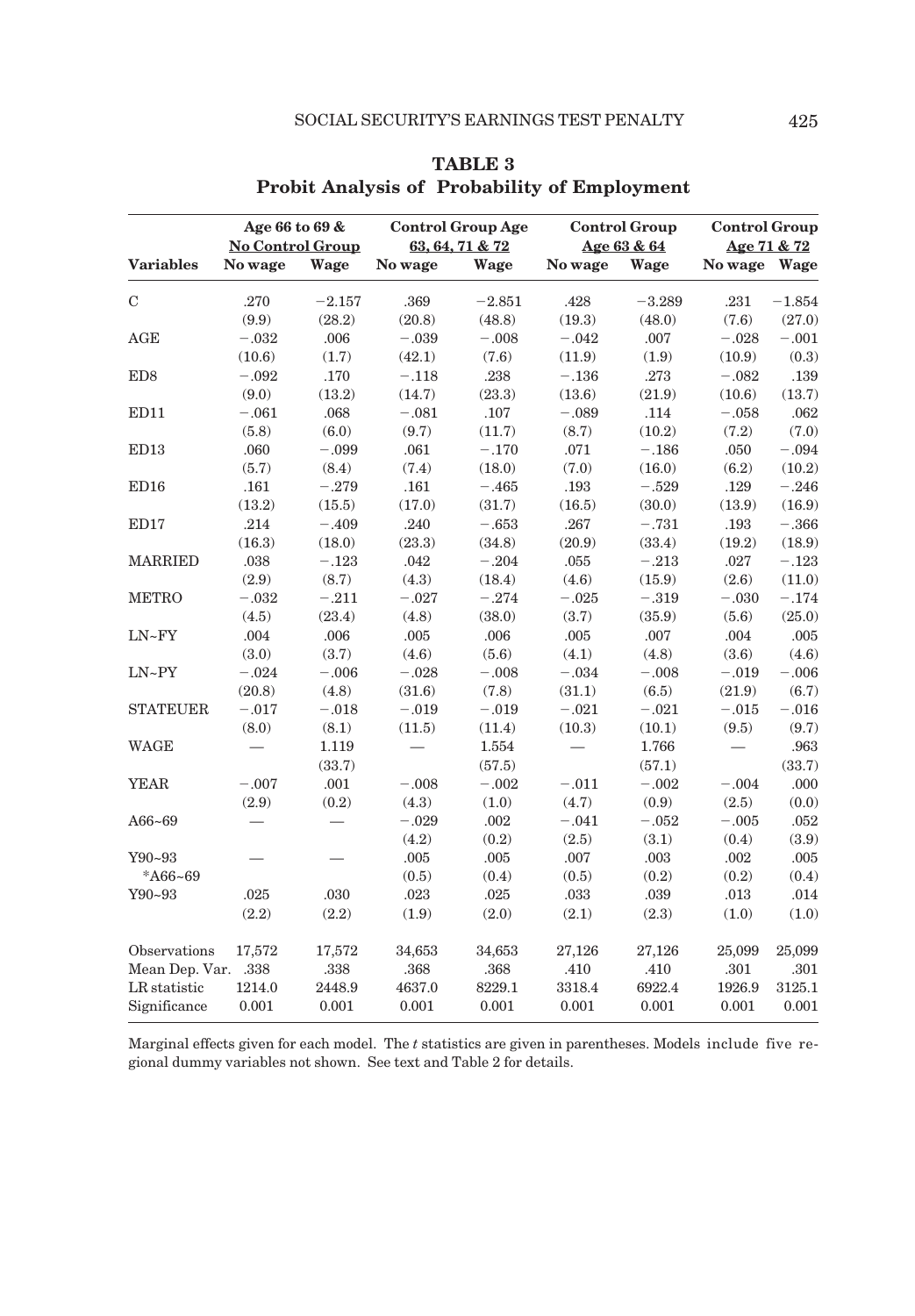|                         |          | Age 66 to 69 &<br><b>No Control Group</b> |          | <b>Control Group Age</b><br>63, 64, 71 & 72 |          | <b>Control Group</b><br>Age 63 & 64 |              | <b>Control Group</b><br>Age 71 & 72 |  |
|-------------------------|----------|-------------------------------------------|----------|---------------------------------------------|----------|-------------------------------------|--------------|-------------------------------------|--|
| <b>Variables</b>        | No wage  | Wage                                      | No wage  | Wage                                        | No wage  | Wage                                | No wage Wage |                                     |  |
| C                       | 512.1    | $-3756.4$                                 | 696.2    | $-4608.3$                                   | 795.1    | $-5113.5$                           |              | $442.9 - 3438.6$                    |  |
|                         | (11.5)   | (38.1)                                    | (25.2)   | (65.3)                                      | (23.7)   | (66.1)                              | (8.6)        | (35.5)                              |  |
| AGE                     | $-57.8$  | 18.2                                      | $-70.2$  | $-4.5$                                      | $-71.7$  | 17.9                                | $-51.0$      | 7.3                                 |  |
|                         | (11.5)   | (3.9)                                     | (46.1)   | (3.1)                                       | (13.1)   | (3.9)                               | (11.5)       | (1.7)                               |  |
| ED <sub>8</sub>         | $-162.5$ | 315.2                                     | $-202.7$ | 408.9                                       | $-230.2$ | 456.0                               | $-147.2$     | 274.5                               |  |
|                         | (9.4)    | (17.6)                                    | (15.7)   | (31.3)                                      | (14.7)   | (30.4)                              | (11.0)       | (18.3)                              |  |
| ED11                    | $-126.5$ | 115.4                                     | $-158.4$ | 170.5                                       | $-173.7$ | 175.6                               | $-119.8$     | 114.5                               |  |
|                         | (7.1)    | (7.0)                                     | (11.8)   | (14.3)                                      | (10.8)   | (12.8)                              | (8.5)        | (8.4)                               |  |
| ED13                    | 105.4    | $-188.2$                                  | 95.6     | $-294.9$                                    | 112.0    | $-311.6$                            | 84.9         | $-190.0$                            |  |
|                         | (6.0)    | (11.3)                                    | (7.3)    | (24.6)                                      | (7.2)    | (22.7)                              | (6.2)        | (13.8)                              |  |
| ED16                    | 295.1    | $-518.3$                                  | 280.1    | $-787.4$                                    | 333.2    | $-866.5$                            | 235.1        | $-483.9$                            |  |
|                         | (14.9)   | (21.6)                                    | (19.1)   | (44.0)                                      | (19.0)   | (43.1)                              | (15.1)       | (23.3)                              |  |
| ED17                    | 385.2    | $-769.2$                                  | 407.3    | $-1116.5$                                   | 447.8    | $-1205.8$                           | 347.6        | $-729.8$                            |  |
|                         | (18.4)   | (25.7)                                    | (26.3)   | (49.5)                                      | (24.3)   | (49.1)                              | (21.0)       | (26.7)                              |  |
| <b>MARRIED</b>          | 56.2     | $-231.7$                                  | 60.3     | $-348.1$                                    | 84.4     | $-351.9$                            | 31.6         | $-246.7$                            |  |
|                         | (2.6)    | (11.6)                                    | (3.9)    | (24.7)                                      | (4.6)    | (22.1)                              | (1.8)        | (14.6)                              |  |
| <b>METRO</b>            | $-55.9$  | $-366.0$                                  | $-39.8$  | $-439.0$                                    | $-37.5$  | $-496.2$                            | $-52.2$      | $-316.7$                            |  |
|                         | (4.7)    | (29.4)                                    | (4.5)    | (48.4)                                      | (3.5)    | (47.6)                              | (5.6)        | (30.6)                              |  |
| $LN-FY$                 | 6.4      | 7.7                                       | 8.1      | 8.8                                         | 7.8      | 8.1                                 | 7.4          | 9.0                                 |  |
|                         | (2.6)    | (3.6)                                     | (4.7)    | (6.1)                                       | (3.9)    | (5.0)                               | (3.8)        | (5.1)                               |  |
| $LN-PY$                 | $-45.5$  | $-9.0$                                    | $-51.3$  | $-10.1$                                     | $-61.2$  | $-9.8$                              | $-37.1$      | $-9.7$                              |  |
|                         | (24.0)   | (5.0)                                     | (36.7)   | (8.1)                                       | (36.7)   | (6.8)                               | (24.8)       | (6.7)                               |  |
| <b>STATEUER</b>         | $-26.4$  | $-24.3$                                   | $-28.9$  | $-24.8$                                     | $-30.6$  | $-25.3$                             | $-25.3$      | $-23.9$                             |  |
|                         | (7.6)    | (7.9)                                     | (11.1)   | (11.3)                                      | (9.9)    | (9.9)                               | (9.2)        | (9.5)                               |  |
| <b>WAGE</b>             |          | 1934.2                                    |          | 2497.4                                      |          | 2737.1                              |              | 1764.7                              |  |
|                         |          | (47.1)                                    |          | (79.5)                                      |          | (81.5)                              |              | (45.8)                              |  |
| <b>YEAR</b>             | $-10.5$  | 3.9                                       | $-13.5$  | $-1.2$                                      | $-17.4$  | 0.1                                 | $-7.6$       | 1.6                                 |  |
|                         | (2.7)    | (1.1)                                     | (4.7)    | (0.5)                                       | (5.0)    | (0.0)                               | (2.5)        | (0.6)                               |  |
| A66~69                  |          |                                           | $-65.9$  | 4.2                                         | $-96.4$  | $-71.0$                             | $-13.5$      | 95.0                                |  |
|                         |          |                                           | (6.1)    | (0.5)                                       | (3.8)    | (3.5)                               | (0.6)        | (4.6)                               |  |
| $Y90 - 93$              |          |                                           | 15.2     | 39.5                                        | 22.0     | 10.5                                | 4.0          | 12.9                                |  |
| * $A66 - 69$            |          |                                           | (0.9)    | (0.8)                                       | (1.0)    | (0.6)                               | (0.2)        | (0.7)                               |  |
| Y90~93                  | 38.0     | 44.8                                      | $36.5\,$ | 34.8                                        | 45.7     | 46.6                                | 22.2         | 20.2                                |  |
|                         | (1.7)    | (2.3)                                     | (1.9)    | (2.2)                                       | (1.9)    | (2.4)                               | (1.0)        | (1.0)                               |  |
| Observations            | 17,572   | 17,572                                    | 34,653   | 34,653                                      | 27,126   | 27,126                              | 25,099       | 25,099                              |  |
| Mean hours              | 452.3    | 452.3                                     | 545.4    | 545.4                                       | 624.5    | 624.5                               | 394.7        | 394.7                               |  |
| % who worked            | .338     | .338                                      | .368     | .368                                        | .410     | .410                                | .301         | .301                                |  |
| Adjusted $\mathbb{R}^2$ | 078      | .271                                      | .164     | .395                                        | .156     | .424                                | .078         | .229                                |  |

# **TABLE 4 Tobit Analysis of Annual Hours Worked**

Marginal effects given for each model. The *t* statistics are given in parenthesis. Models include five regional dummy variables not shown. See text and Table 2 for details.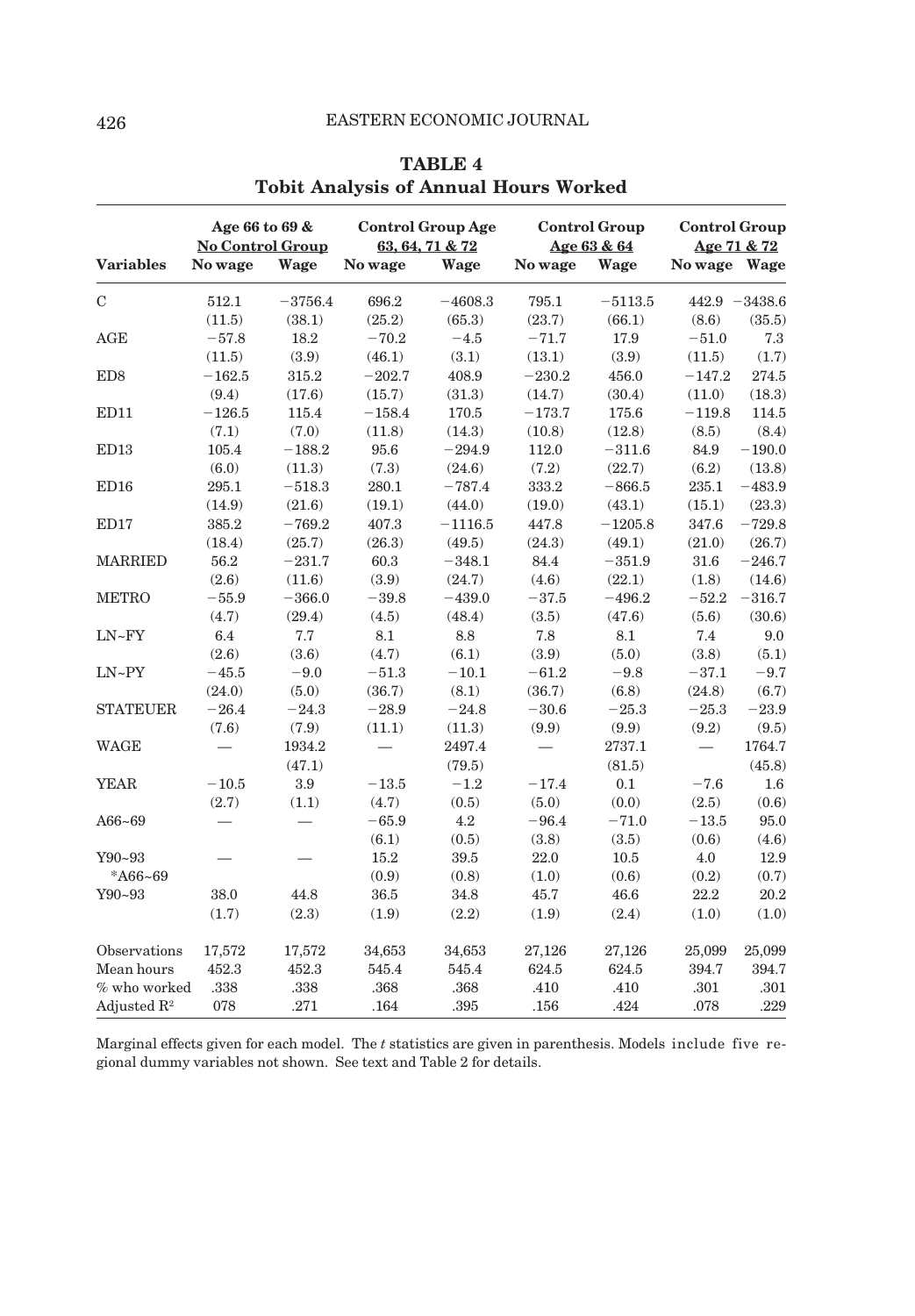



\* Weighted average based on 61 percent 62 to 63 year olds & 39 percent 71 and 72 year olds.

*Y90~93\*A66~69* are not found to be statistically significant at the .10 level. However, their positive values (.002 to .007) are consistent with theoretical expectations and the results shown in Table 2. The total increase in employment rates of 66- to 69 year-olds after 1990 is 3.0 percentage points (.025 + .005) in the model that uses 63, 64-, 71- and 72-year-olds as a control group. As a result, the hypothesis that an unobserved factor (changes in health, wealth, pensions or other changes) is the major reason for the increase in employment among individuals aged 66 to 69 is not rejected. That is to say, the change in the employment rate for 66-to 69-year-olds partially reflects an increase in the employment rate of 63 to 72 year olds.

A higher hourly wage rate has a positive impact on the employment decision of elderly males. A one percent increase in an individual's expected wage rate tends to increase the probability of employment by 1.1 percentage points among 66- to 69 year-olds (1.8 and 1.0 percentage points for 63- to 64-year olds and 71- to 72-year olds, respectively). Unfortunately, the wage effect is not useful for a natural comparison with the *Y90~93* dummy variable effect. A reduction from a 50-percent earnings test penalty to a 33-percent penalty will increase the natural log of wages by .29  $\left(\ln(WAGE^* .67) - \ln(WAGE^* .50)\right)$ . This would suggest that employment rates increase by over 30 percentage points, not 3.0 percentage points. The difference can be explained by the fact that only marginal wages can potentially increase by this large amount, not average wages. It is unlikely that employment decisions are based entirely on the new potential marginal wage rate. As such, the coefficients for *WAGE* and *Y90~93* are not directly comparable.

Human capital, as measured by educational attainment, is generally found to be a significant, direct predictor of employment for 66- to 69-year olds and for the various control groups. Additional schooling generally leads to a reduced probability of employment, when controlling for expected wages. In addition, education exerts a strong offsetting indirect effect through its impact on the expected hourly wage rate. It is demonstrated in the Appendix that higher educational attainment levels increase an individual's expected wage rate. In turn, higher wages increase the prob-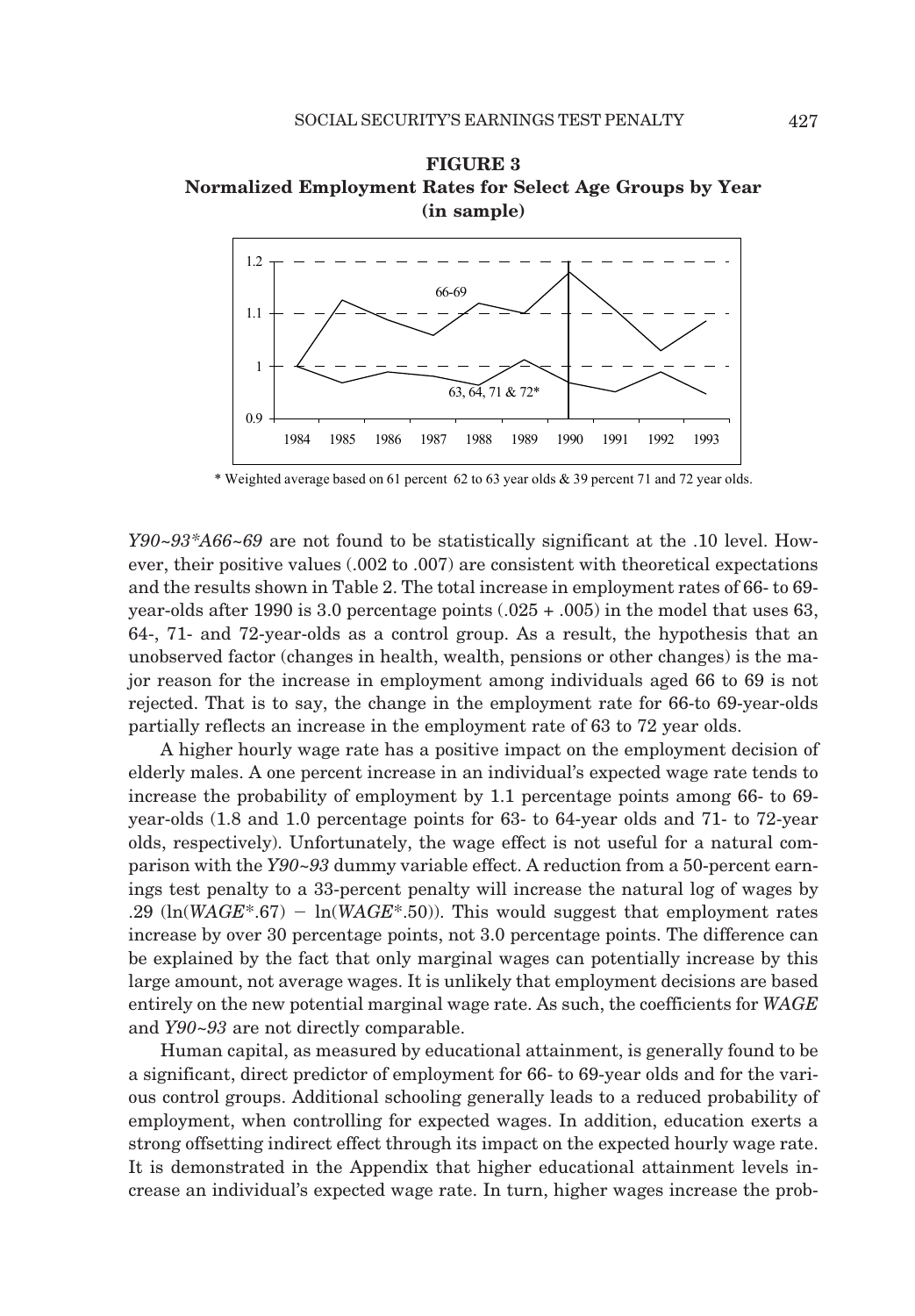ability of an individual working. In total, additional schooling increases the likelihood of employment as is evident in Probit models that exclude wages.

Living in a metropolitan area, *ceteris paribus*, decreases the likelihood of working by 21.1 percentage points for 66- to 69-year-olds (decreases of 31.9 and 17.4 percentage points are observed for 63- to 64- and 71- to 72-year-olds, respectively). This result is partially offset by the fact that such individuals have higher expected market wage rates. Living in a state with a high unemployment rate tends to decrease the probability that an individual worked during the calendar year, as expected. Being married has a negative impact on employment when holding wage rates equal. As predicted by neoclassical labor supply theory, non-wage income of the respondent has a statistically significant negative impact on employment. The income of other family members is found to be a significant positive predictor of employment.

The Tobit models find a positive aggregate impact in annual hours worked when looking solely at 66- to 69-year-olds. The difference-in-differences models show a positive but statistically insignificant increase in hours worked by individuals aged 66 to 69 relative to those in the control group after the 1990 rule change (note the positive but statistically insignificant coefficients for *Y90~93\*A66~69*).

In total, all twelve models with control groups (both Probit and Tobit models) find the coefficients for the *Y90~93\*A66~69* variables not to be statistically significant at the .10 level. This suggests that the impact of the 1990 change in the earnings test penalty is not the major cause of the change in employment behavior of elderly men. The results are consistent with the previous findings in the literature. Nevertheless, it is worth noting that all the coefficients for *Y90~93\*A66~69* are positive, as expected.

# **CONCLUSIONS AND PUBLIC POLICY IMPLICATIONS**

By analyzing the impact of the 1990 reduction in Social Security's earnings test penalty on employment rates, the paper adds significantly to the literature. Most of the previous literature on the earnings test fails to address the issue of its impact on the employment decision.

The 1990 change in Social Security's earnings test penalty is shown to have a positive, but statistically insignificant, impact on the employment rate of 66- to 69 year-old men relative to those in a valid control groups. The rule change is also shown to have little, if any, impact on annual hours worked.

As with most research, further empirical work needs to be done. The analysis could be expanded to research the impact of the 1990 law change on the labor supply behavior of women and minority men. Research should be conducted to estimate how the removal of the earnings test penalty in 2000 for individuals age 65 to 69 may impact the employment decisions of the elderly. Further, an understanding of how the legislated increase in the "normal retirement age" to age 66 in 2008 (and to age 67 in 2020) will impact labor supply behavior of the elderly needs to be developed.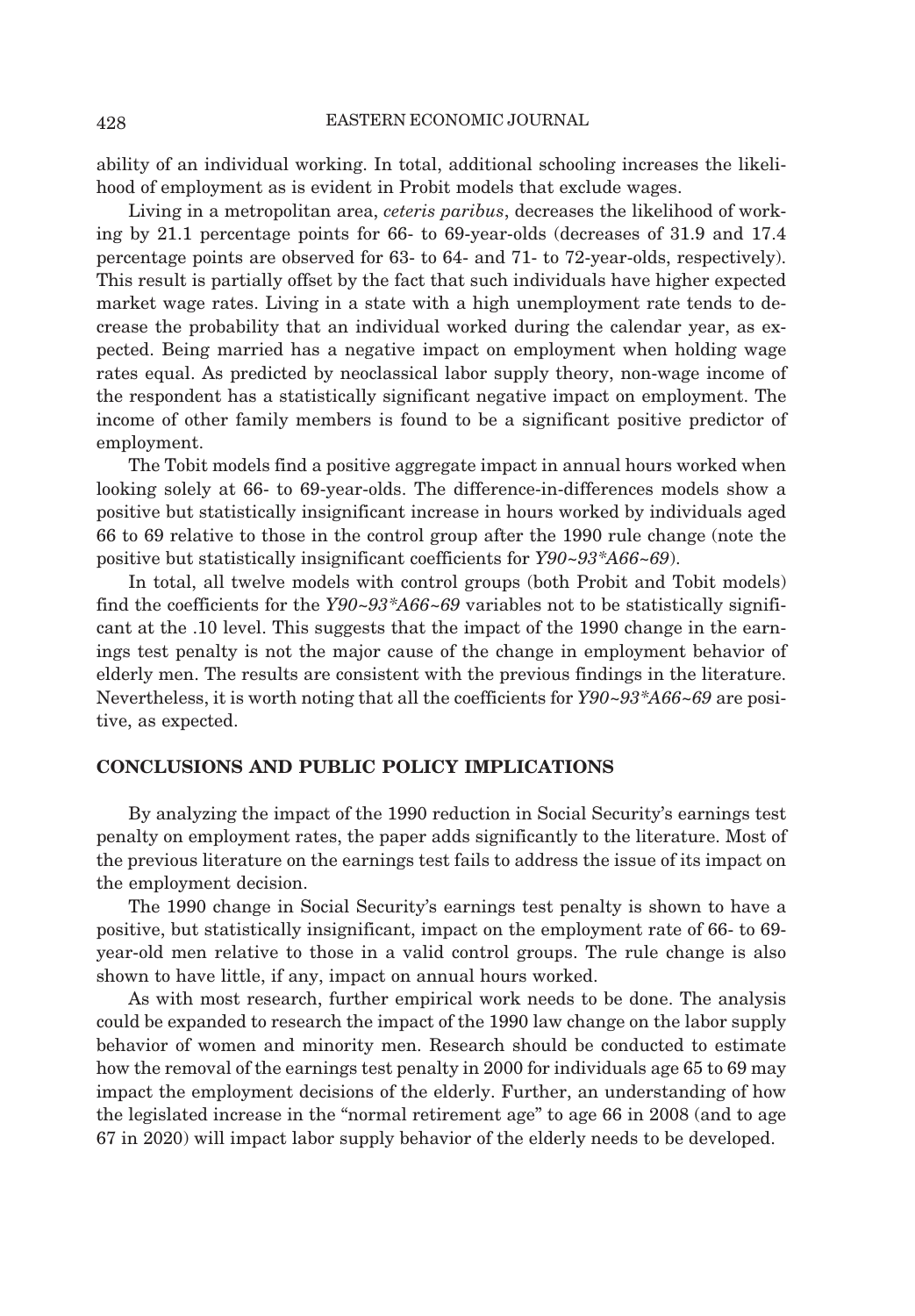# **APPENDIX Delayed Retirement Credit**

Not all individuals choose to retire at the age at which they are first eligible for full retirement benefits, the "normal retirement age" or NRA (currently age 65). Individuals who retire prior to the NRA receive reduced Social Security benefits. Workers who retire after the NRA receive an increase in the amount of their future benefits. By delaying retirement, the worker becomes eligible to receive a delayed retirement credit, DRC. In short, beneficiaries forgo current benefits in exchange for higher future benefits. The DRC is in the process of being slowly increased from 3.0 percent for individuals turning 65 in the mid- and late 1980s to 8.0 percent in 2008. A DRC of 7 to 8 percent is meant to be actuarially neutral based on average life expectancies. Reimers and Honig [1993; 1996] and Friedberg [2000] find no effect on labor supply when the DRC was raised. Attempts were made in this research to find the labor supply impact of changes in the DRC but none was found, perhaps because changes in the DRC and in the earnings test penalty occurred simultaneously. Consequently, it is assumed that individuals do not respond to changes in future benefits through the DRC.8

# **WAGE EQUATION**

Sample selection in the wage equation is limited to those individuals who actually worked at some point during the year because otherwise no wage is observed. Approximately two-thirds of individuals in the sample did not work. It is possible that those who worked have unmeasured traits that lead them to earn a higherthan-expected market wage rate. To account for this, Heckman's [1979] two-stage estimation procedure is used. The first stage involves constructing a Probit equation estimating the probability of an individual working and having an observed wage. This stage uses a limited array of variables including a dummy variable that indicates whether an individual collected Social Security benefits, a strong negative predictor of employment. The log-wage models exclude those with a suspect wage or suspect hours of labor supplied. This includes those with a wage below half the national minimum wage (\$1.50 in 1983 dollars), those with a real wage rate above \$100.00 (the top one percentile), and those reported to be working more than 3,120 hours in a year. The second stage regressions include all the independent variables listed Table A1, including Heckman's lambda term (the inverse Mills ratio). Wages are estimated for the entire sample using the results found in Table A1 (stage two), but dropping the lambda term. The procedure is repeated to estimate wages for each of the various age groups.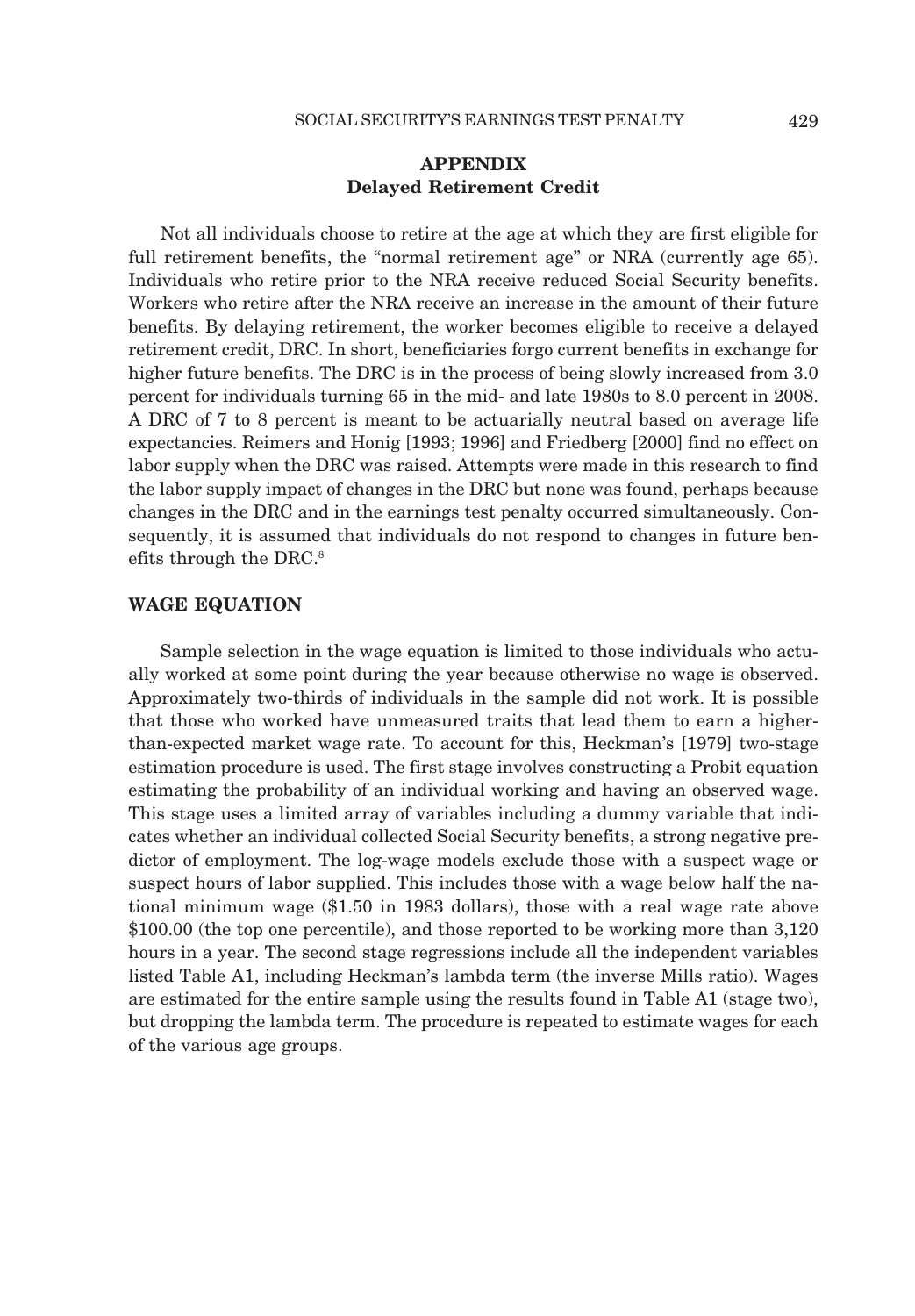|                                     | Age 66 to 69 &<br><b>No Control Group</b> |                   | <b>Control Group Age</b><br>63, 64, 71 & 72 |                                   | <b>Control Group</b><br>Age 63 & 64 |                                   | <b>Control Group</b><br>Age 71 & 72 |                   |
|-------------------------------------|-------------------------------------------|-------------------|---------------------------------------------|-----------------------------------|-------------------------------------|-----------------------------------|-------------------------------------|-------------------|
| <b>Variables</b>                    | No wage                                   | Wage              | No wage                                     | Wage                              | No wage                             | Wage                              | No wage Wage                        |                   |
| $\mathbf C$                         | 0.33<br>(24.9)                            | 2.61<br>(8.3)     | 0.43<br>(47.0)                              | 2.27<br>(66.8)                    | 0.52<br>(47.7)                      | 2.24<br>(58.9)                    | 0.23<br>(22.5)                      | 2.65<br>(20.3)    |
| $LN-PY$                             | $-0.01$<br>(12.7)                         |                   | $-0.02$<br>(17.9)                           |                                   | $-0.02$<br>(17.8)                   |                                   | $-0.01$<br>(12.9)                   |                   |
| SS~YN                               | $-0.42$<br>(36.8)                         |                   | $-0.53$<br>(71.4)                           |                                   | $-0.60$<br>(67.5)                   |                                   | $-0.35$<br>(38.5)                   |                   |
| AGE                                 |                                           | $-0.06$<br>(0.5)  |                                             | 0.00<br>(0.1)                     |                                     | 0.03<br>(1.8)                     | $\overbrace{\phantom{123221111}}$   | $-0.08$<br>(2.0)  |
| $AGE \sim SQ$                       |                                           | 0.00<br>(0.2)     |                                             | 0.00<br>(0.7)                     |                                     | $-0.01$<br>(2.3)                  |                                     | 0.00<br>(1.7)     |
| ED <sub>8</sub>                     |                                           | $-0.23$<br>(6.5)  |                                             | $-0.22$<br>(9.6)                  |                                     | $-0.22$<br>(9.2)                  |                                     | $-0.22$<br>(7.2)  |
| ED11                                |                                           | $-0.11$<br>(3.1)  |                                             | $-0.11$<br>(4.9)                  |                                     | $-0.11$<br>(4.4)                  |                                     | $-0.12$<br>(3.7)  |
| ED13                                |                                           | 0.14<br>(4.2)     |                                             | 0.15<br>(6.9)                     |                                     | 0.14<br>(6.3)                     |                                     | 0.15<br>(5.1)     |
| ED16                                |                                           | 0.37<br>(10.5)    |                                             | $\rm 0.38$<br>(16.8)              |                                     | 0.38<br>(16.0)                    |                                     | 0.37<br>(11.7)    |
| ED17                                |                                           | 0.52<br>(14.2)    |                                             | 0.55<br>(23.3)                    |                                     | 0.53<br>(21.4)                    |                                     | 0.55<br>(17.0)    |
| <b>MARRIED</b>                      |                                           | 0.15<br>(4.9)     |                                             | 0.16<br>(8.2)                     |                                     | 0.15<br>(7.5)                     |                                     | 0.16<br>(5.8)     |
| <b>METRO</b>                        |                                           | 0.15<br>(6.5)     |                                             | 0.14<br>(9.9)                     |                                     | 0.15<br>(9.8)                     |                                     | 0.14<br>(6.9)     |
| <b>YEAR</b>                         |                                           | 0.08<br>(2.0)     |                                             | 0.00<br>(1.6)                     |                                     | 0.00<br>(1.9)                     |                                     | $-0.01$<br>(1.6)  |
| <b>LAMBDA</b>                       |                                           | $-0.47$<br>(14.6) |                                             | $-0.35$<br>(19.4)                 |                                     | $-0.37$<br>(19.8)                 |                                     | $-0.45$<br>(14.0) |
| Observations<br>Mean Dep. Var. .338 | 17,572                                    | 5,118<br>2.130    | 34,653<br>.368                              | 11,057<br>2.190                   | 27,126<br>.410                      | 9,708<br>2.210                    | 25,099<br>.301                      | 6,467<br>2.114    |
| Adjusted $R$ -sq.<br>$F$ -statistic | $\overbrace{\phantom{12322111}}$          | .161<br>62.3      | $\overline{\phantom{0}}$                    | .177<br>149.8                     | $\overline{\phantom{0}}$            | .182<br>136.07                    | $\qquad \qquad$                     | .153<br>73.82     |
| LR statistic<br>Significance        | 1686.3<br>0.001                           | 0.001             | 6389.1<br>0.001                             | $\overline{\phantom{0}}$<br>0.001 | 5832.292<br>0.001                   | $\overline{\phantom{0}}$<br>0.001 | 1790.527<br>0.001                   | 0.001             |

| <b>TABLE A1</b>                                                     |  |
|---------------------------------------------------------------------|--|
| <b>Estimated Log Wage Equation Using Heckman's Two Step Process</b> |  |

SS~YN is a dummy variable indicating an individual collected Social Security. AGE~SQ equals AGE squared. Coefficients for AGE and AGE~SQ are jointly significant at the .01 level for both age groups. Coefficients in Model (1) are the marginal effects. The *t* statistics are given in parentheses. Model (2) includes five regional dummy variables, which are not shown. See text and Table 1 for details.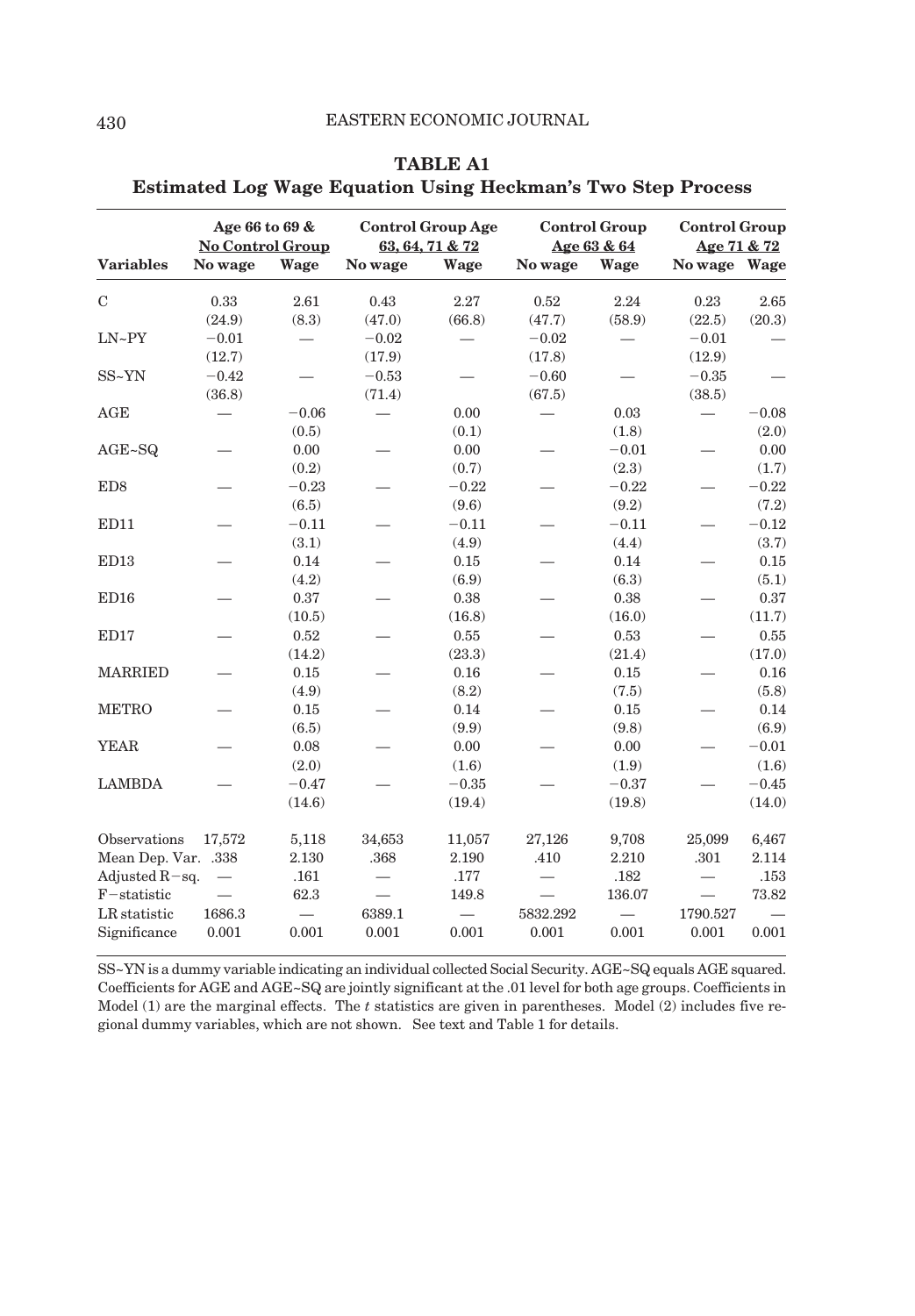## **NOTES**

I would like to thank Rexford Santerre, Andrew Sum, and two anonymous referees for their useful comments and suggestions.

- 1. Both Gruber and Orszag [2000] and Friedberg [2000] examine the impact of the 1990 rule change on labor supply of the elderly in other indirect ways (see the literature review section).
- 2. Net marginal wage rate refers to the wage rate net of taxes and current Social Security benefits.
- 3. Calculation based on CPS data. Similar results found in Friedberg [2000], Leonesio [1990], and Bondar [1993].
- 4. If no hours constraint exists, then the earnings test would merely limit hours and not impact the employment decision.
- 5. The earnings test penalty was eliminated for 70 and 71 year olds in 1983.
- 6. The focus of this paper is on employment rates, not the labor force participation rate. The two are closely related due to the low unemployment rates of the elderly.
- 7. The independent variables used to perform this test are identical to those used in the single difference model excluding the time shift dummy variable, Y90~93.
- 8. In contrast Rubb [2002] finds increases in the DRC to have a modest positive impact on the labor supply behavior of men during the mid-1990s.

#### **REFERENCES**

**Blinder, A. S., Gordon, R. H., and Wise, D. E.** Reconsidering the Work Disincentive Effect of Social Security. *National Tax Journal*, 1980, 431-42.

**\_\_\_\_\_\_\_\_\_\_\_\_ .** Rhetoric and Reality in Social Security Analysis- A Rejoinder. *National Tax Journal*, 1981, 473-78.

- **Bondar, J.** Beneficiaries Affected by the Annual Earnings Test, 1989. *Social Security Bulletin*, 1993, 20-28.
- **Burkhauser, R. V., and Turner, J.** Can Twenty-Five Million Americans Be Wrong? —A Response to Blinder, Gordon, And Wise. *National Tax Journal*, 1981, 467-72.
- **Burtless G., and Moffitt, R. A.** The Effect of Social Security Benefits on the Labor Supply of the Aged, in *Retirement and Economic Behavior*, edited by H. Aaron and G. Burtless. Washington, D.C., 1984, 209-36.
- **\_\_\_\_\_\_\_\_\_\_\_\_.** The Joint Choice of Retirement Age and Post-Retirement Hours of Work. *Journal of Labor Economics*, 1985, 209-236.
- **Friedberg, L.** The Labor Supply Effects of the Social Security Earnings Test. *The Review of Economics and Statistics*, February 2000, 48-63.
- **Gruber, J. and Orszag, P.** Does the Social Security Earnings Test Affect Labor Supply and Benefits Receipt? National Bureau of Economic Research Working Paper 7923, September 2000.
- **Gustman, A. L., and Steinmeier, T. L.** Changing The Social Security Rules for Work After 65. *Industrial and Labor Relations Review*, May 1991, 733-45.
- **Herz, D. E.** Work After Early Retirement: An Increasing Trend among Men. *Monthly Labor Review*, 1995, 13-21.
- **Honig, M. and Reimers, C.** Is It Worth Eliminating the Earnings Test? *AEA Papers and Proceedings*, May 1989, 103-7.
- **Leonesio, M. V.** The Effects of the Social Security Earnings Test on the Labor-Market Activity of Older Americans: A Review of the Evidence. *Social Security Bulletin*, 1990, 2-19.
	- **\_\_\_\_\_\_\_\_\_\_\_\_.** Social Security and Older Workers. *Social Security Bulletin*, 1993, 47-57.
- **Meyer, B. D.** Natural and Quasi-Experiments in Economics. *Journal of Business and Economic Statistics*, April 1995, 151-61.
- **Packard, M. D.** The Earnings Test and the Short-Run Work Response to its Elimination. *Social Security Bulletin*, 1990, 2-16.
- **Reimers, C. and Honig, M.** The Perceived Budget Constraint under Social Security: Evidence from Reentry Behavior. *Journal of Labor Economics*, January 1993, 184-205.

**\_\_\_\_\_\_\_\_\_\_\_\_.** Responses to Social Security by Men and Women: Myopic and Far-Sighted Behavior. *Journal of Human Resources,* Spring 1996, 359-82.

**Rubb, S.** U.S. Social Security Rules in the 1990s: A Natural Experiment in Myopic and Farsighted Behaviour. *Applied Economics Letters.* August 2002, 637-40.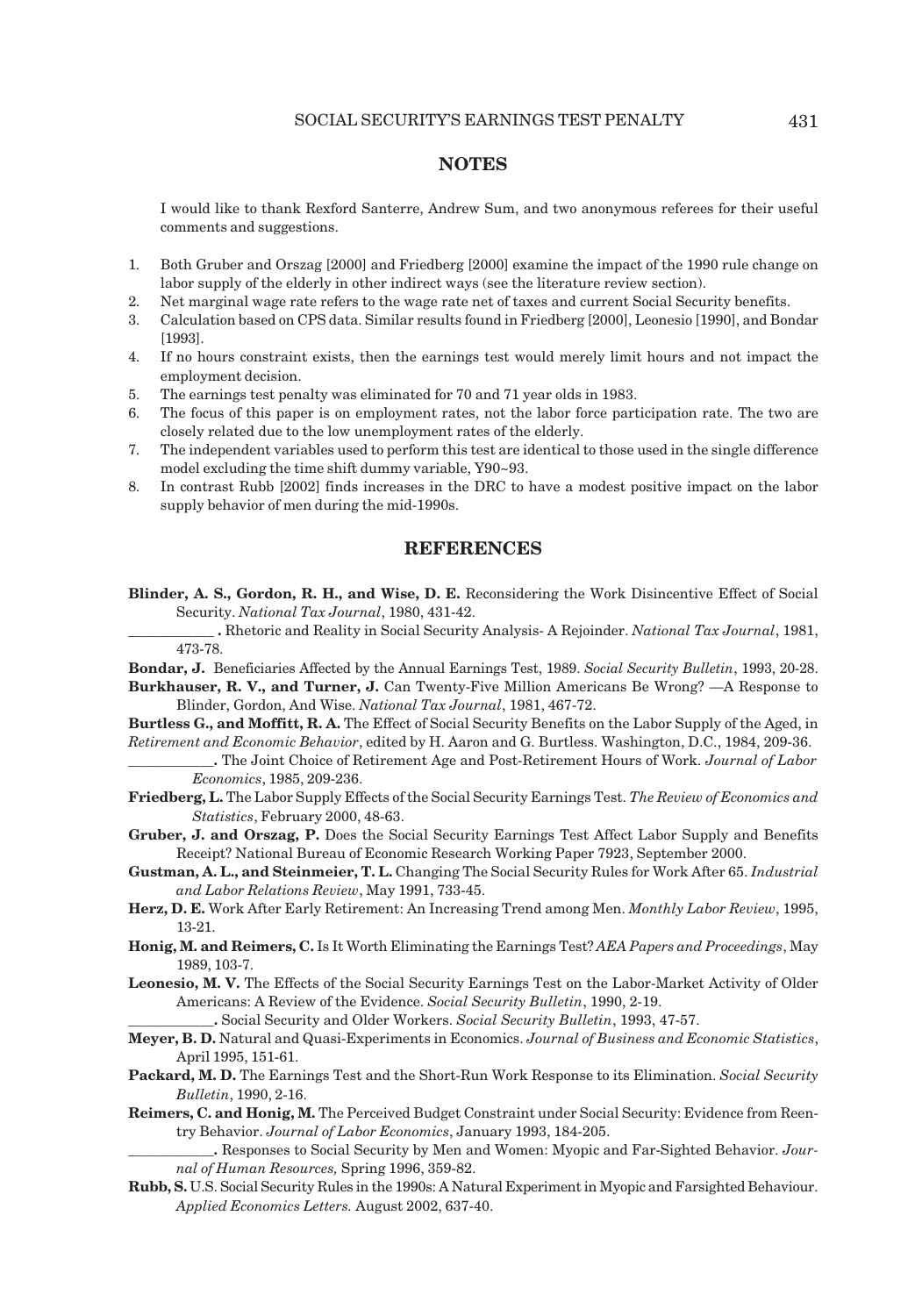Copyright © 2003 EBSCO Publishing